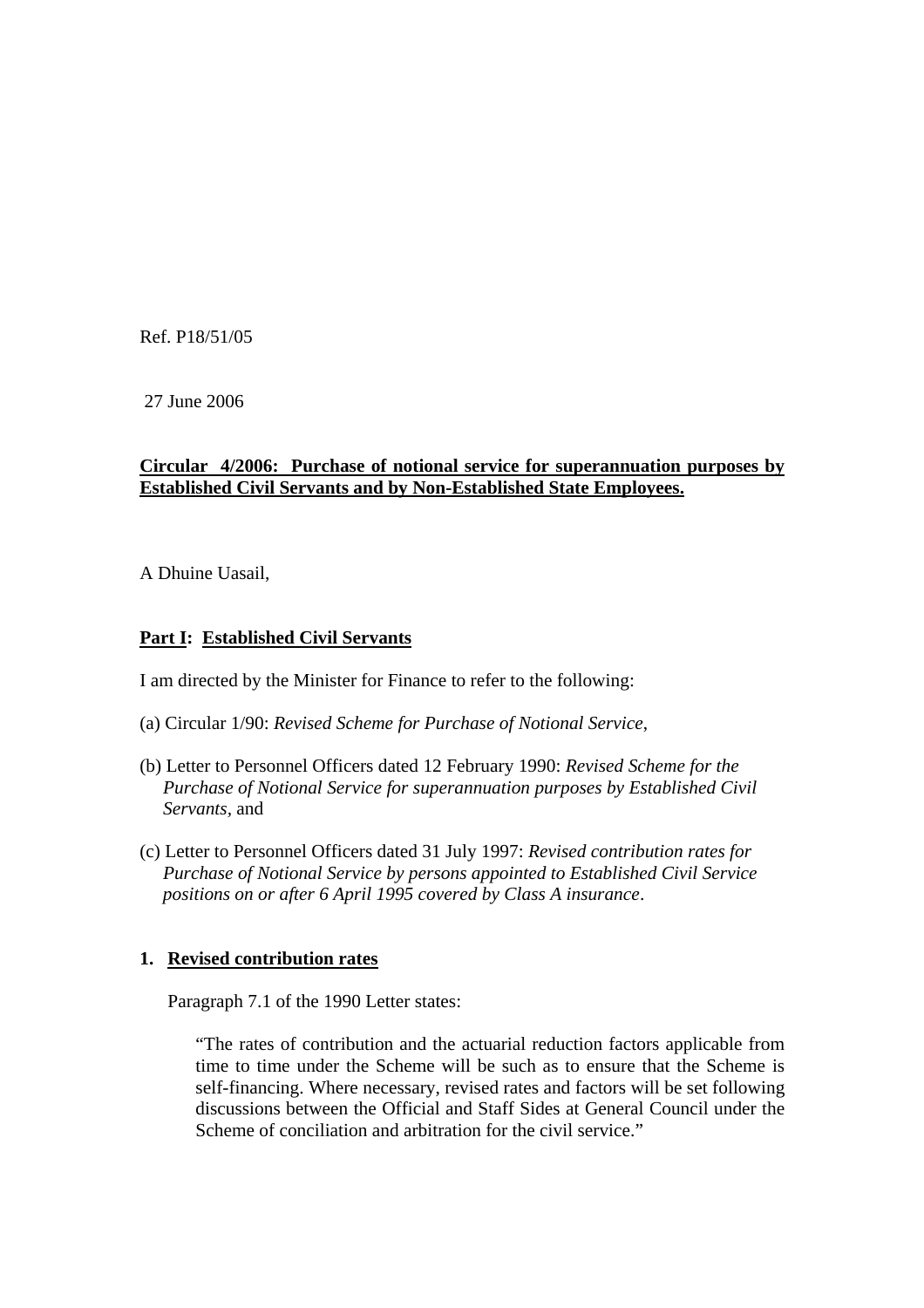Analysis of the contribution rates contained in the above documents has shown that rates charged under the Scheme need to be adjusted to ensure it is selffinancing. In accordance with paragraph 7.1, discussions on revised contribution rates have taken place with the Staff Side at General Council. The tables of contribution rates contained in the Letters to Personnel Officers dated 12 February 1990 and 31 July 1997 are hereby replaced by the tables attached to this Circular with effect from the dates indicated in the following paragraphs. Agreement has also been reached to permit purchase of service by reference to age 60, where appropriate, in addition to the existing arrangements for purchase of service to age 65. The appropriate contribution rates for purchase by reference to age 60 are also attached. (Please note that the facility to purchase service by reference to age 60 will not be available to "new entrants" as defined in the Public Service Superannuation (Miscellaneous Provisions) Act 2004 since the earliest pension age for such staff is 65). Furthermore, it has been agreed to extend the availability of the lump-sum purchase option during a person's career subject to certain conditions. (General Council Report No. 1469 attached at Appendix I).

Please note that (i) the purchase tables apply to both male and female (i.e. there is no distinction on gender basis for purchase), and (ii) the lump-sum contribution rates for officers on Personal Pension Contribution (PPC) scales are levied on gross salary only (i.e. there are no Net Pay/Pay contribution rates for lump-sum purchase as heretofore. For periodic purchase options, however, contribution rates for officers on PPC scales continue to be levied on both Net Pay and Pay).

## **2. Contribution rates for purchase by lump-sum option by reference to age 65 – effective date**

The age 65 lump-sum rates attached to this Circular (which were originally contained in this Department's Letter to Personnel Officers dated 3 May 2005: *Revised Contribution Rates for Purchase of Notional Service)* apply to requests made on or after **3 May 2005** by individuals

(a) to purchase service by way of single lump-sum contribution, and

 (b) for acceptance of Transfer Values in respect of prior service with organisations which are not members of the Public Sector Transfer Network (PSTN).

### **3. Contribution rates for purchase by periodic contributions by reference to age 65 - effective date**

The age 65 rates attached to this Circular for purchase of notional service by periodic contributions will apply in any case where contributions commence on or after **24 July 2006**. Any purchase agreement already entered into for which contributions have already commenced or commence before that date will not be affected by the revised rates in this Circular.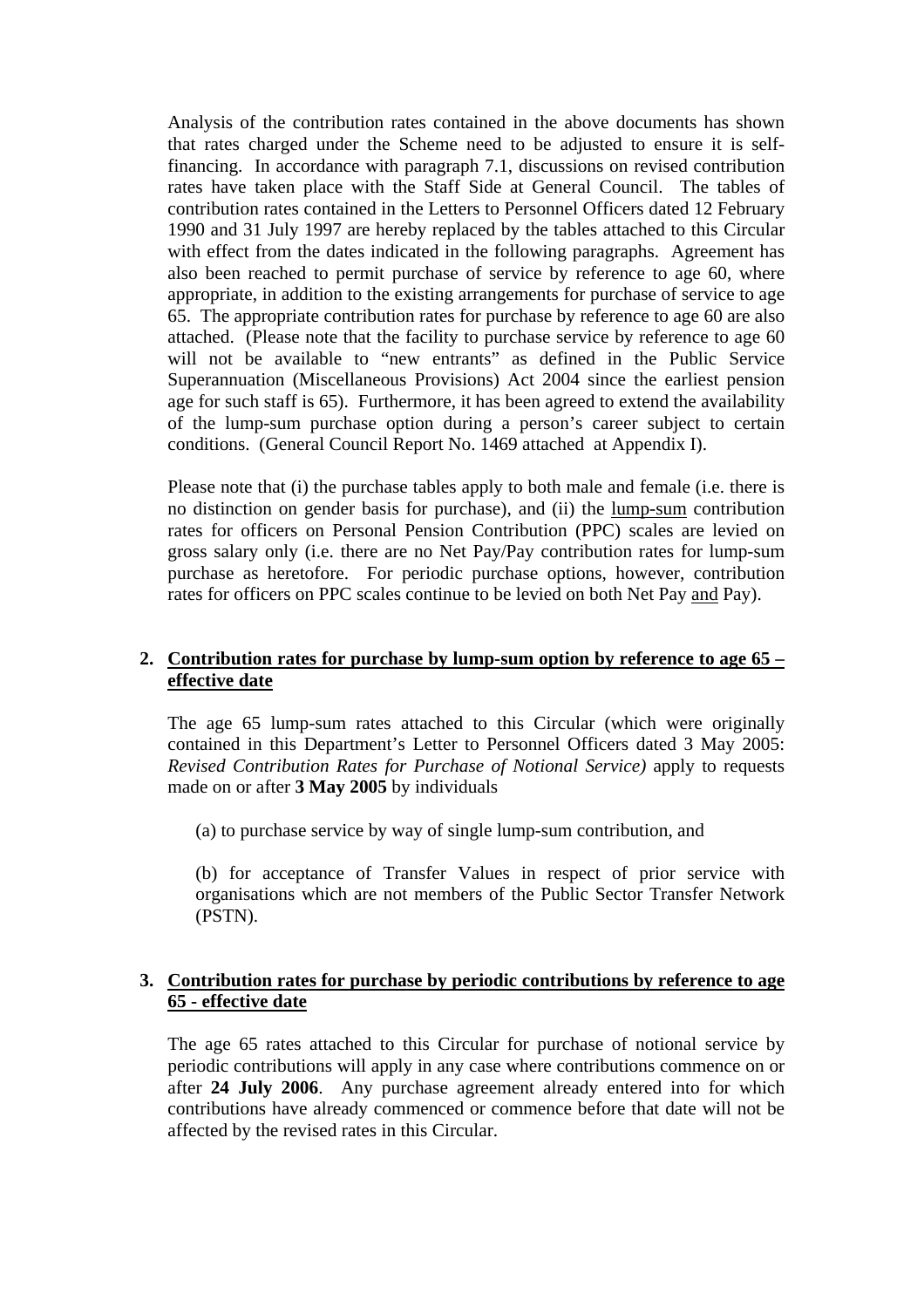## **4. Purchase by reference to age 60 (not applicable to "new entrants" as defined in the Public Service Superannuation (Miscellaneous Provisions) Act 2004).**

In the case of Prison Officers whose maximum retirement age is 60, the age 60 rates attached to this Circular for purchase of notional service by periodic contributions will apply in any case where contributions commence on or after **24 July 2006**. The age 60 lump sum rates which issued in this Department's Letter of **3 May 2005** continue to apply to Prison Officers.

Officers who have a minimum retirement age of 60 and a maximum retirement age of 65 who, up to now, could only purchase service by reference to age 65, may now opt to purchase service by reference to age 60 provided that they will be short of 40 years service at age 60. This option is available to all such officers including those who are currently purchasing service, or have purchased service, by reference to age 65. The normal rules of the purchase scheme will apply, e.g. regarding the requirement to have the potential for a minimum of 9 years' service at age 60, retained benefits, cessation of periodic contributions before age 60 and the application of actuarial reduction factors where payment of superannuation benefits commences before age 60 (e.g. ill-health or cost neutral early retirement).

In the case of officers who are currently purchasing service, or have purchased service, to age 65 and who now wish to purchase by reference to age 60 and retire at that age, the amount of service which the age 65 purchase agreement(s) would provide at age 60 must be calculated using the rules applying to early cessation of contributions and/or the relevant actuarial reduction factors, as appropriate. This will result in a reduction in the amount of service purchased or being purchased under the original age 65 agreement(s). In addition to that reduction (shortfall) in service, a further shortfall of 5 years will of course arise from the decision to retire at age 60 rather than age 65. Officers may enter into an additional agreement(s) to purchase the revised shortfall either by commencing an additional periodic purchase agreement or by exercising a lump-sum option (or a combination of both) by reference to age 60.

**However, due to the effects of actuarial reduction factors in such cases it should be noted that, while officers would be able to purchase sufficient service to achieve maximum lump-sum entitlement at age 60, there will be a slight shortfall in service for pension purposes. The following example illustrates the position.** 

## *Example:*

*(a) a male officer who will have a shortfall of 5 years' service at age 65 (i.e. commenced at age 30 and will have 35 years' service at age 65) commenced purchasing the 5 years by periodic contributions (to age 65) with effect from his 40th birthday in 2000. He now wishes to consider purchasing service by reference to age 60 with the intention of retiring at that age.* 

*First of all, the existing age 65 periodic purchase agreement continues with the relevant contributions being deducted until his retirement at age 60. As the agreement will cease at age 60 and his retirement benefits will come into payment*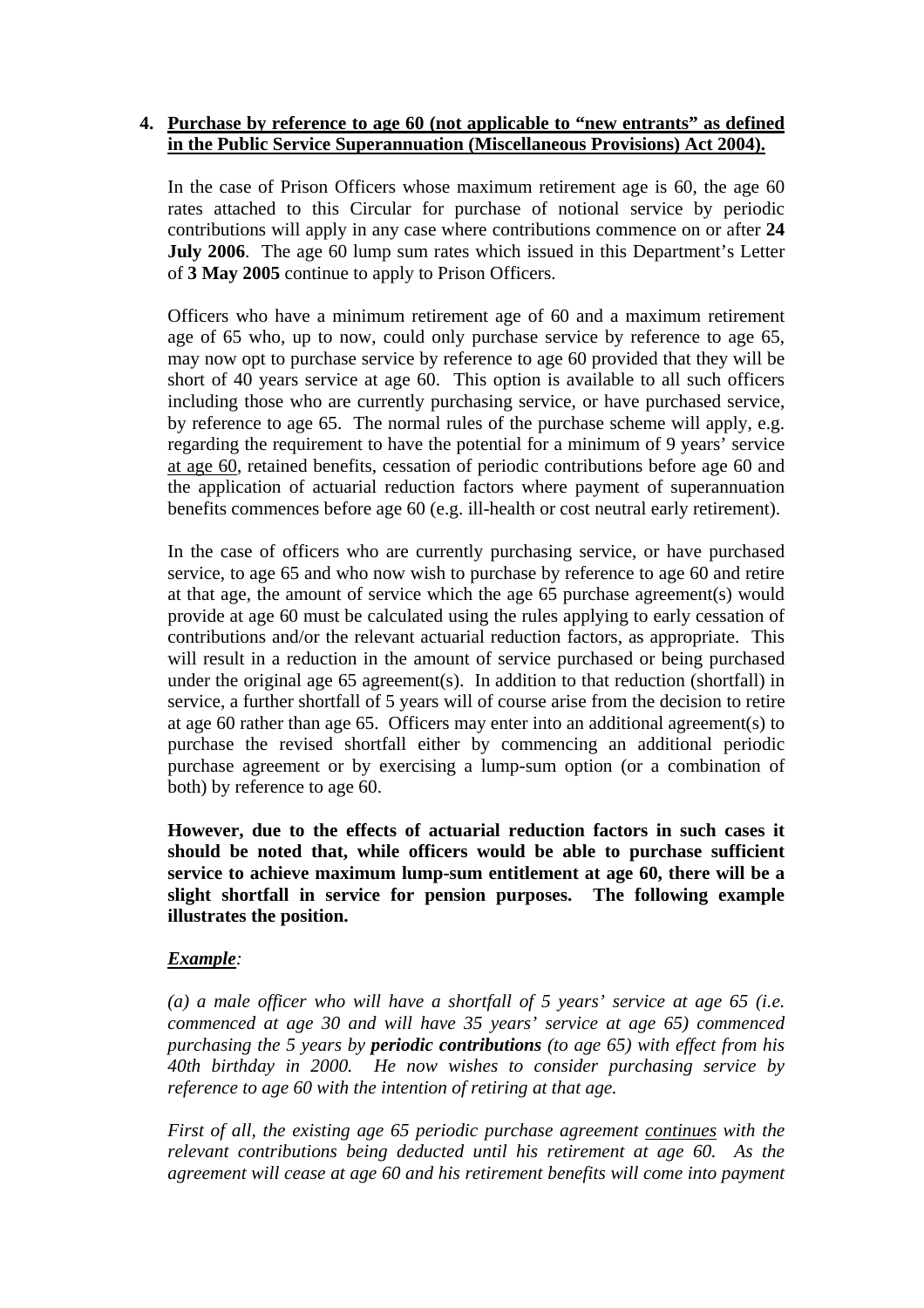*at age 60, rather than the expected age 65, it is necessary to apply paragraphs 5.5 and 5.6 of the 1990 Letter to take account of (i) the unpaid periodic contributions for the period from age 60 to age 65, and (ii) the early payment of his superannuation benefits at age 60 rather than age 65.* 

*The formula applicable under paragraph 5.5 to take account of unpaid contributions under a periodic purchase agreement is:* 

$$
\frac{A \times B}{C}
$$
 where:

- *A = the number of years the officer originally opted to purchase;*
- *B = the period over which contributions will actually be paid;*
- *C = the period over which contributions would have been paid had the officer continued to pay the contributions in full to age 65.*

| In the example, therefore: | $A = 5$ years;                          |
|----------------------------|-----------------------------------------|
|                            | $B = 20$ years (40th to 60th birthday); |
|                            | $C = 25$ years (40th to 65th birthday). |

*The result of the formula is*  $5 \times 20 / 25 = 4$  *years. This is the amount of service the officer will have purchased under the age 65 purchase agreement when the periodic contributions cease upon retirement at age 60.* 

*The next step is to apply the Age 65 Actuarial Reduction Factors (see Table 11) to take account of the early payment of his superannuation benefits at age 60 rather than age 65. The age 60 factors are 90.7% for lump sum and 74.8% for pension. Therefore, applying these rates to the 4 purchased years gives 3.628 years' service for lump-sum purposes and 2.992 years' service for pension purposes. Accordingly, his service position at retirement at age 60 would be as follows:* 

- *for his lump-sum entitlement he would have 30 years' actual service + 3.628 years' purchased service = 33.628 years.*
- *for pension purposes he would have 30 years' actual service + 2.992 years' purchased service = 32.992 years.*

*Therefore, the maximum amount of service he may now consider purchasing by reference to age 60 is 6.372 years (40 – 33.628) to give him the maximum 40 years' service required for maximum lump-sum benefit at age 60. His service at age 60 for pension purposes will amount to 39.364 years (32.992 + 6.372).* 

*(b) if the above officer originally purchased the 5 years by lump-sum option then para.5.6 only will apply to take account the early payment of his superannuation benefits at age 60 rather than age 65. Applying the Actuarial Reduction Factors of 90.7% for lump sum and 74.8% for pension to the 5 years gives 4.535 years for lump-sum purposes and 3.74 years for pension purposes. Accordingly, his service position at retirement at age 60 would be as follows:*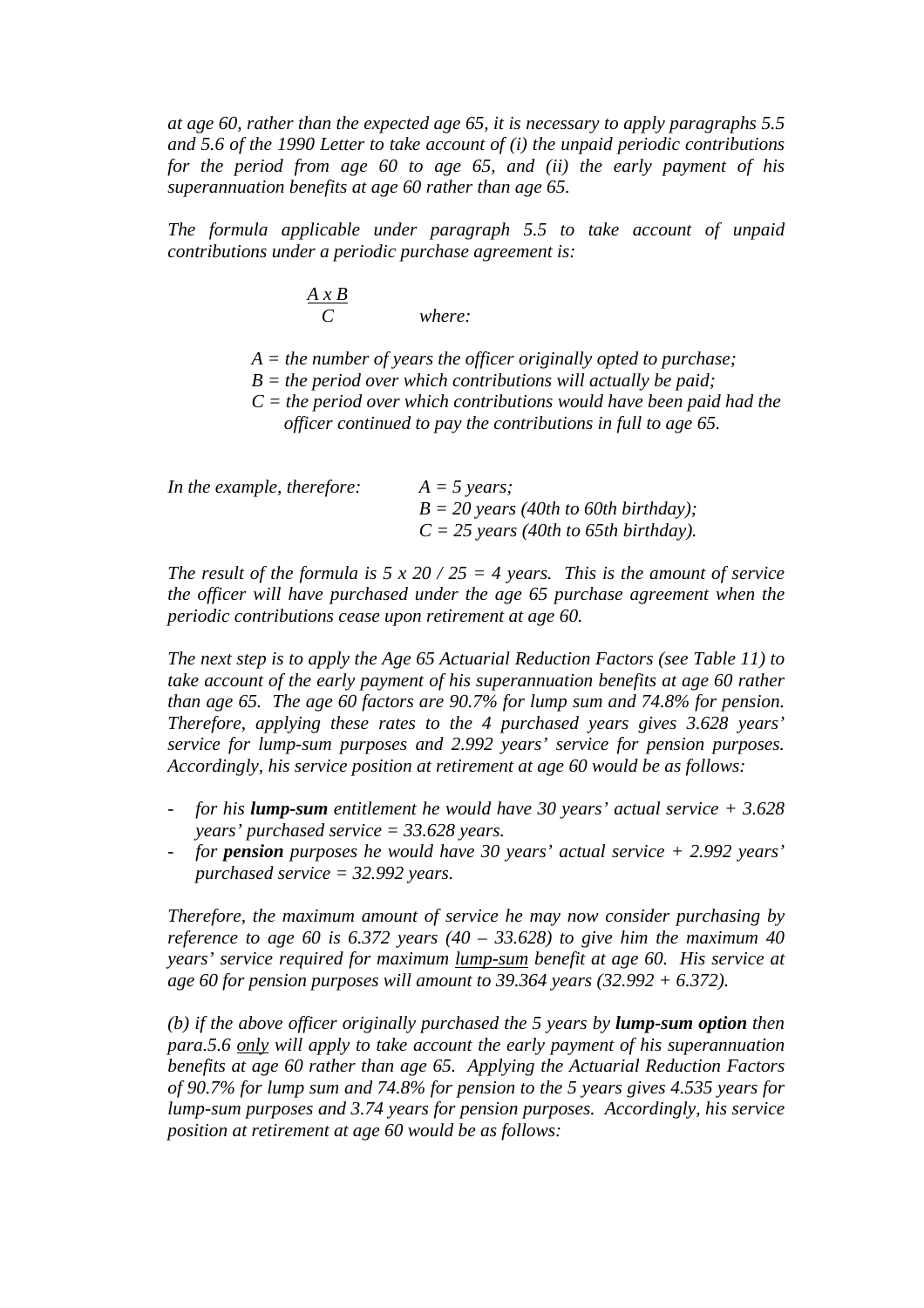- *for his lump-sum entitlement he would have 30 years' actual service + 4.535 years' purchased service = 34.535 years.*
- *for pension purposes he would have 30 years' actual service + 3.74 years' purchased service = 33.74 years.*

*Therefore, the maximum amount of service he may now consider purchasing by reference to age 60 is 5.465 years (40 – 34.535) to give him the maximum 40 years' service required for maximum lump-sum benefit at age 60. His service at age 60 for pension purposes will amount to 39.205 years (33.74 + 5.465).*

## **5. Transitional arrangements for purchase to age 60**

As a transitional measure, any officer, whose maximum retirement age is 65 and who may retire at age 60, serving between **27 April 2005** and the date of this Circular may, if more favourable, opt to purchase service by reference to age 60 using the rate(s) applicable to their age on a birthday occurring between those dates rather than the rate(s) applicable to their age on their next birthday. The option must be made within 3 calendar months of the date of this Circular. The following arrangements for payment of purchase contributions will apply:

- (a) in the case of a **lump-sum** option made under these transition provisions the contribution due will be calculated by reference to the officer's salary on the date of the option (i.e. **not** the salary on the date of the earlier birthday) and must be paid within six months of that date;
- (b) in the case of an option to purchase by **periodic contributions** payment will commence on the officer's next available payday and will continue until the date on which the officer attains age 60. The arrears of contributions due in relation to the period between the officer's last birthday and the date of commencement of payment of contributions must be paid within 12 months of that payday.

The transitional arrangements do not apply to Prison Officers whose maximum retirement age is 60.

### **6. Other changes**

As indicated in General Council Report No. 1469, it was also agreed that Departments would be advised of certain other changes in the operation of the Purchase Scheme:

- Purchase by contract staff (see Part II)
- Purchase by worksharers/part-time staff (see Part III)
- Reckoning of career breaks (see Part III)
- Unpaid contributions & cancellation of purchase agreements (see Part III)
- Treatment of EU severance payments (see Part III)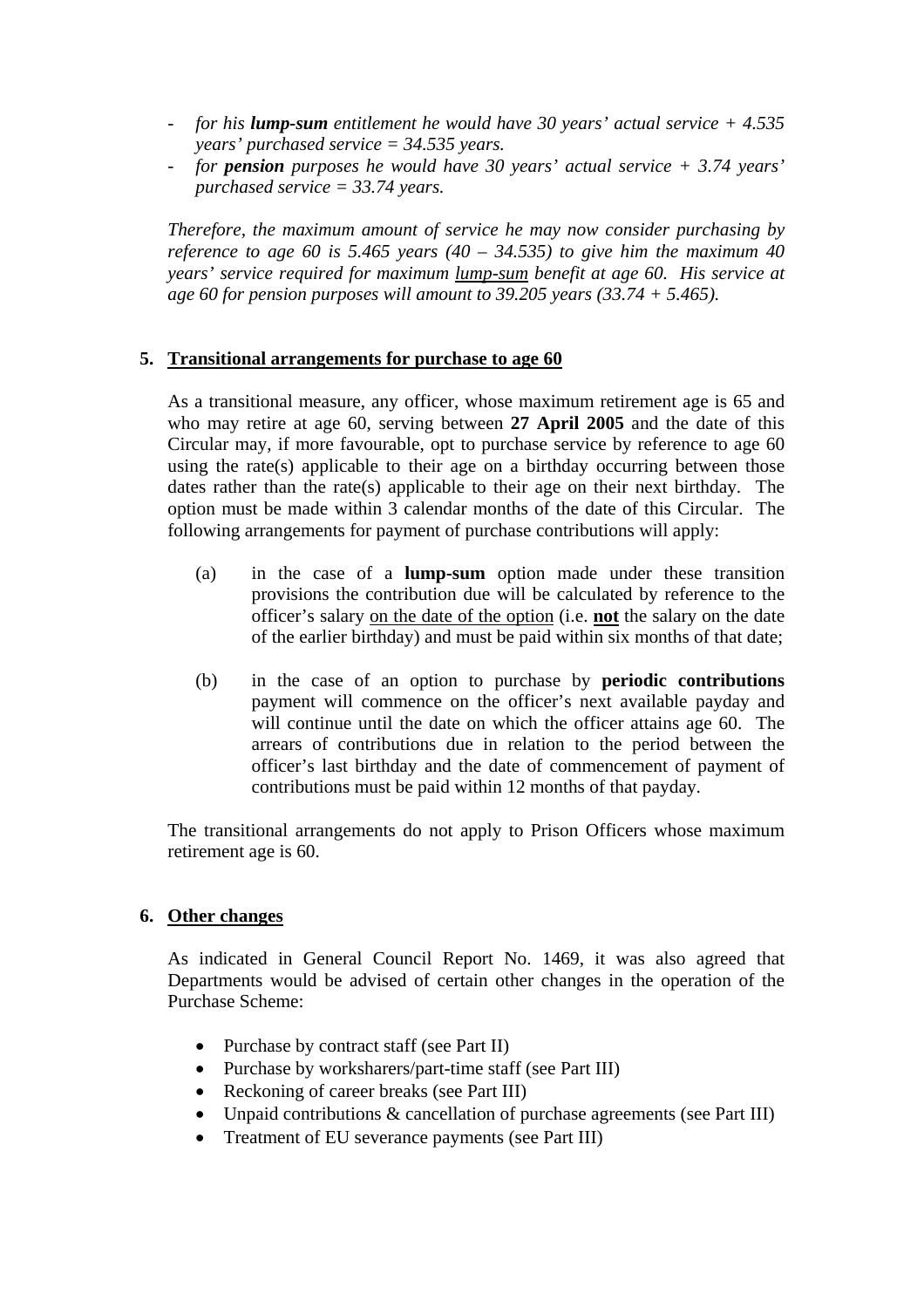## **Part II: Non-Established State Employees**

I am directed by the Minister for Finance to refer to the following:

- (a) Circular 24/88: *Purchase of notional service for superannuation purposes by Non-Established State employees*, and
- (b) Letter to Personnel Officers dated 30 December 1988: *Purchase of notional service for superannuation purposes by Non-Established State employees.*

## **1. Revised contribution rates.**

Revised contribution rates for purchase of notional service by Non-Established State Employees are set out in Tables 9 and 10.

**Periodic contributions**: the revised rates for purchase of service by periodic contributions (Table 9) will apply in any case where contributions commence on or after **24 July 2006**. Any purchase agreement already entered into for which contributions have already commenced or commence before that date will not be affected by the revised rates in this Circular.

**Lump-sum contributions**: the revised lump-sum contribution rates take effect from **3 May 2005**. Any officer who has purchased service by lump sum since that date by reference to the rates set out in this Departments Letter to Personnel Officers of 3 May 2005 should have the contribution revised by reference to the rates in Table 10 and any surplus contribution may be (i) used to purchase additional service if permitted under the normal purchase rules, or (ii) refunded through the payroll.

## **2. Purchase of service by staff on contract**

The potential service of any person employed in the civil service is critical to the determination of the amount of notional service which that person may purchase. (This derives from superannuation related provisions of the Taxes Consolidation Acts). A person who wishes to purchase service must have an expectation of a minimum of 9 years' service (including any transferred service) to age of 65 i.e. pension age in the case of "new entrants" and retirement age in the case of other Non-Established State Employees.

With effect from the date of this Circular, the following arrangements will apply for the purposes of determining the potential service of non-established State employees employed on a contract basis:

• A person on a fixed term contract which clearly states that it is non-renewable, or on a fixed purpose contract which would not be expected to extend beyond a 9 year period, may not purchase service (unless the person has prior reckonable service or has transferred service for superannuation purposes, which would result in potential service exceeding 9 years);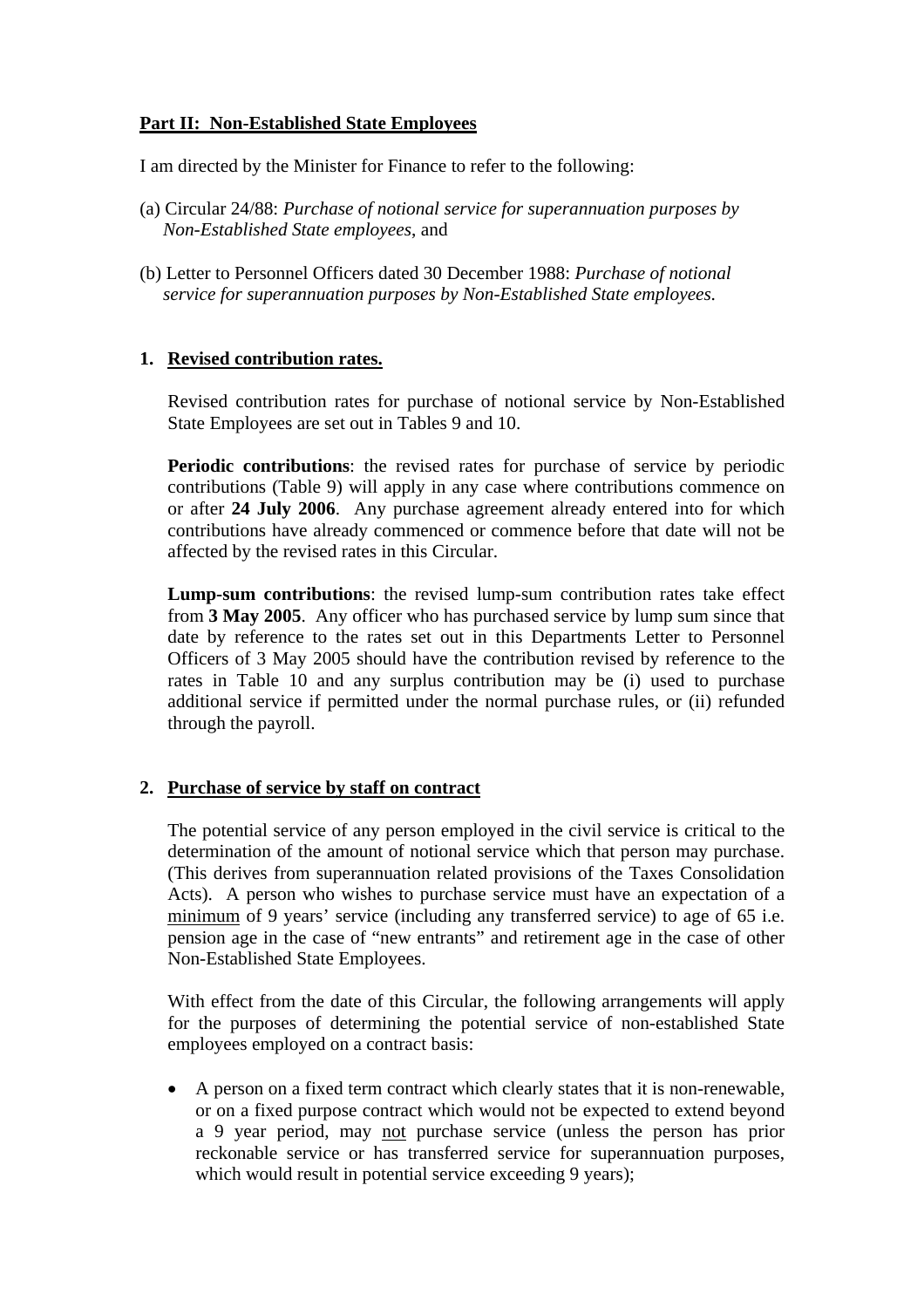- A person on a "contract of indefinite duration" may be considered to have potential service to age 65;
- Otherwise a person may be considered to have potential service to either age 65 or, where appropriate, the potential maximum allowable service in the post subject to any potential service beyond age 65 being disregarded.

The maximum amount of notional service which may be purchased in any of the above situations will be determined in accordance with the normal rules of the purchase scheme.

**Refunding purchase contributions, which is particularly relevant in the case of contract staff, is dealt with in Part III, section 7**. It should be noted that where a person ceases employment with less than 9 years reckonable service (including transferred service), all purchase contributions must be refunded. In other cases, it may be necessary to make partial refunds of purchase contributions.

## **Part III: Provisions common to Established and Non-Established staff**

### **1. Frequency of lump-sum purchase options**

Under current scheme rules, purchase of service by lump-sum option is only allowed (i) within the first two years of joining the pension scheme, (ii) at or within two years of the date of retirement, or (iii) within six months of returning from a period of special leave without pay (in which case the period to be purchased may not exceed the period of special leave). Option (iii) will continue to apply but the following arrangements will **replace** options (i) and (ii).

With effect from the date of this Circular, officers may now exercise a lump-sum option at any time during their career subject to the following conditions: (a) only one such option may be made in any calendar year, and (b) the minimum amount of lump-sum contribution which may be made in this way is 10% of the officer's annual rate of salary, or, if less, the contribution required to purchase the officer's potential shortfall in service below the maximum reckonable service of 40 years. In the case of worksharers or officers working part-time, "annual rate of salary" is the full-time rate of pay for the job, **not** the reduced worksharing or part-time rate of pay.

**Note**: Officers whose first year of employment in the Civil Service is in a Non-Established capacity on a contract basis prior to being confirmed as Established (e.g. Executive Officer, Administrative Officer, etc.) may **not** purchase notional service until they are confirmed as Established Officers.

### **2. Purchase of service by Worksharers/Part-time staff**

This Department's Letter to Personnel Officers dated 17 June 1994 (*Purchase of service for superannuation purposes by job-sharers*) refers. The effect of that Letter was to allow jobsharers to purchase their potential shortfall in service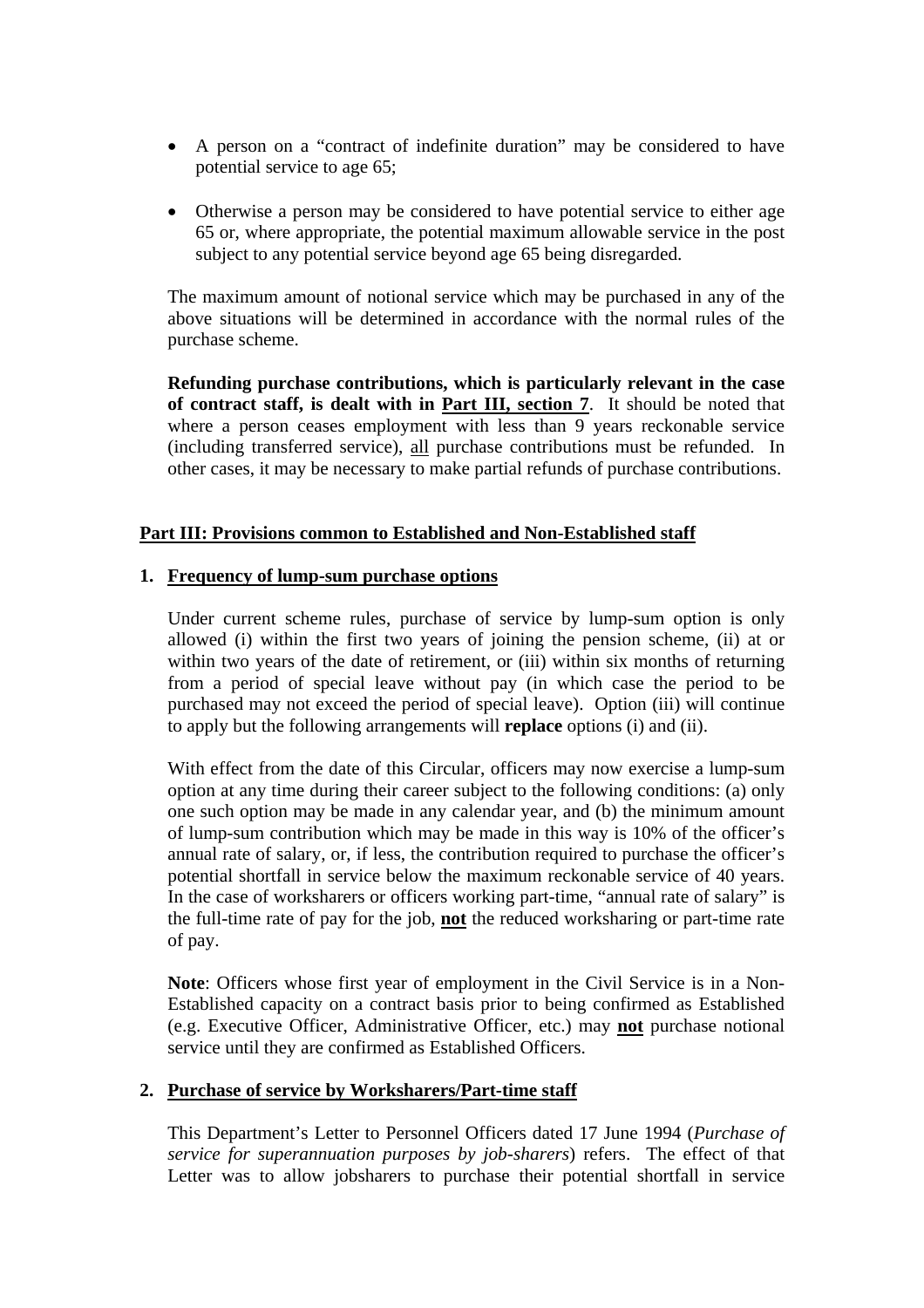arising at age 65 on the assumption that they would continue to jobshare until retirement.

Under the revised arrangements introduced by Circular 20/2005 (*Public Service Pension Reform: Revised arrangements for part-time public servants*) pension benefits for worksharers/part-time employees are now based on notional full-time pensionable remuneration and on actual service worked expressed as a proportion of full-time attendance (the same arrangement as applied to jobsharers). Consequently, it has been decided that the provisions of the 1994 Letter may now be applied to worksharers/part-time officers in the same manner, with the following amendments:

 (i) the following paragraph should be substituted for paragraph (a) of the 1994 Letter:

 "(a) that at the time they exercise an option to purchase service they have already been worksharing or working part-time for at least **2 consecutive years** and have an established worksharing or part-time work pattern as a proportion of full-time attendance,".

(ii) the term "salary" in the case of a worksharer/part-time officer means the **full** rate of salary applicable to an equivalent officer in full-time attendance - **not** the officer's reduced worksharing or part-time rate of salary.

Where an officer who is purchasing service increases their worksharing or parttime attendance pattern, or returns to full-time attendance and, as a result, the service being purchased exceeds the amount required to bring the officer's potential reckonable service, by age 60 or 65 as appropriate, to 40 years the contribution rate(s) must be adjusted (or cancelled altogether if required) and any excess contributions (including all contributions if necessary) should be refunded through the payroll system.

### **3. Reckoning of a Career Break period while on the Career Break**

This Department's Letter to Personnel Officers dated 14 March 1990 (*Reckoning of Career Breaks Periods for Superannuation Purposes*) refers.

The special arrangements set out in the above Letter for the reckoning of a career break period while on the career break continue to apply. However, the purchase rates applicable under that Letter no longer apply. The rate to be applied is the normal lump-sum purchase rate applicable to the officer concerned under the purchase scheme, determined by the officer's age next birthday at the time the quarterly payment due is being calculated.

Officers currently on career break who are already reckoning service under the arrangements in the 1990 Letter are not affected by the above change in rates. Similarly, serving officers who, on or before the date of this Circular, have applied for a career break and have also applied to avail of the arrangements in the 1990 Letter will not be affected by the above change in rates.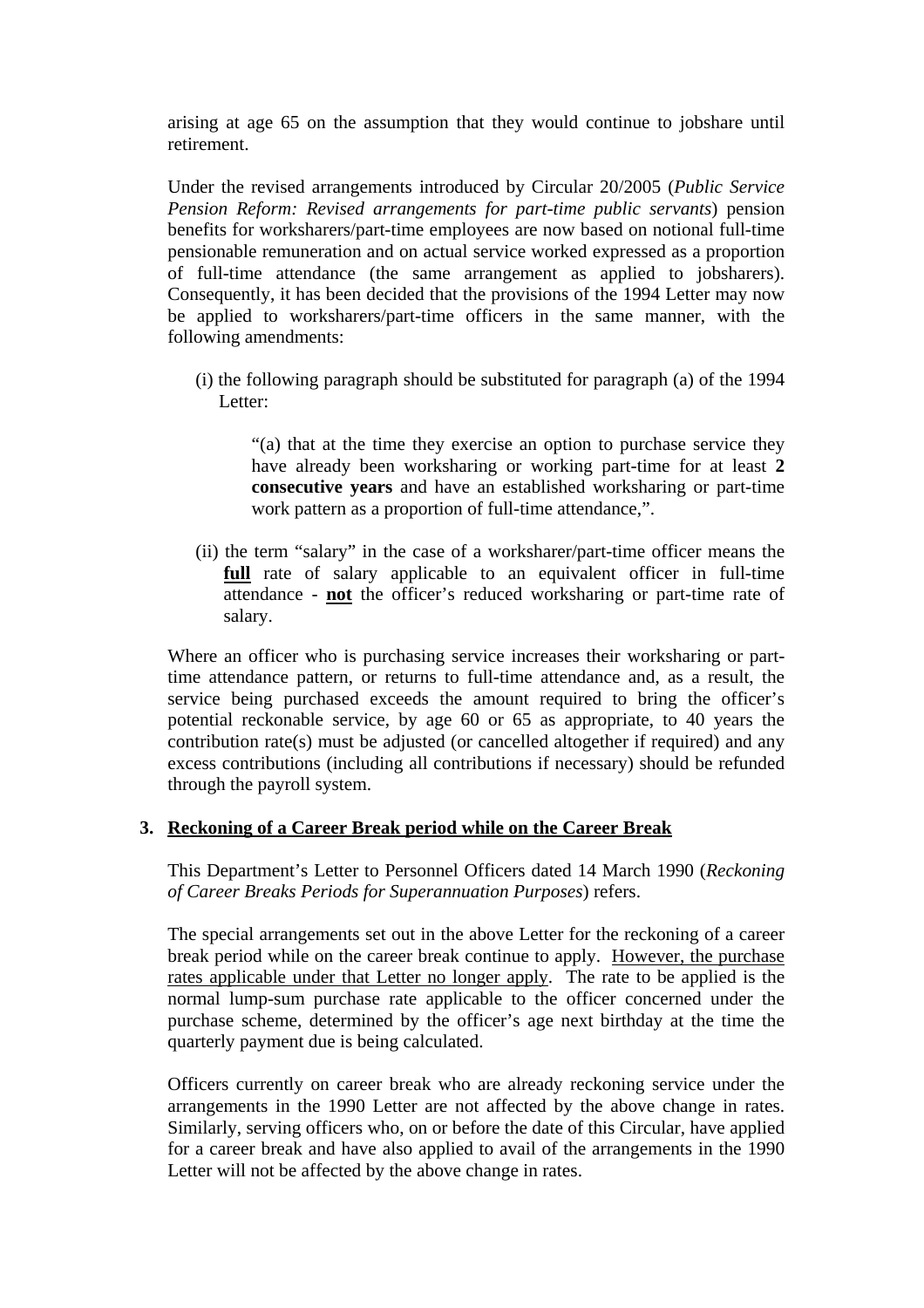## **4. Unpaid contributions during a periodic purchase agreement**

Under current scheme rules purchase contributions cease where a person who is purchasing service by periodic contributions takes leave of absence without pay (e.g. term time, special leave without pay, etc.). Purchase contributions recommence upon return to service (at the same rate(s) which applied before the period of leave) and, at retirement, a pro-rata reduction is applied to the amount of service the officer initially contracted to purchase to take account of the unpaid contributions during the period of leave without pay. The officer may then consider purchasing the reduction under a separate lump-sum purchase option if he or she so wishes, subject to the normal rules of the scheme. This is the only option currently available under the scheme to take account of unpaid periodic purchase contributions.

The schemes are hereby amended to provide two further options to take account of such unpaid contributions. The first option is to make a single lump-sum payment within six months of the date of return to duty from the period of special leave. The payment due under this option is the amount obtained by (i) applying the purchase rate(s) the officer is paying under the purchase agreement(s) to the annual rate of salary applicable on the date the officer returns to duty, and (ii) multiplying the result at (i) by the number of days on leave without pay divided by 365. The second option is to double-up on the periodic contributions for a period equivalent to the period of leave without pay when the officer recommences payment of periodic contributions.

**Note**: in addition to the pro-rata reduction mentioned in the first paragraph of this section, it should be noted that the leave of absence period itself is an additional loss of service which may be purchased separately. If the officer wishes to purchase this additional shortfall in service then a separate purchase agreement, either by periodic contributions or by lump sum, as appropriate, must be entered into in accordance with the rules of the purchase scheme.

## **5. Cancelling a periodic purchase agreement**

Under current scheme rules, cessation of contributions by an officer who is purchasing service by periodic contributions who wishes to cancel the agreement before the due date (i.e. before the  $60^{th}$  or  $65^{th}$  birthday, as appropriate), is only allowed with effect from the officer's next birthday. This rule is hereby amended so that the agreement may be cancelled with effect from the officer's next available payday.

## **6. EU Severance (Circular 33/91)**

Paragraph 23(a) of Circular 33/91 (*Special leave without pay to take up an appointment with an institution of the European Communities or other international organisation of which Ireland is a member*) refers.

Under current arrangements, an officer returning to the Civil Service from a period of special leave without pay with an EU institution having qualified for an EU pension or severance grant is precluded from purchasing service in respect of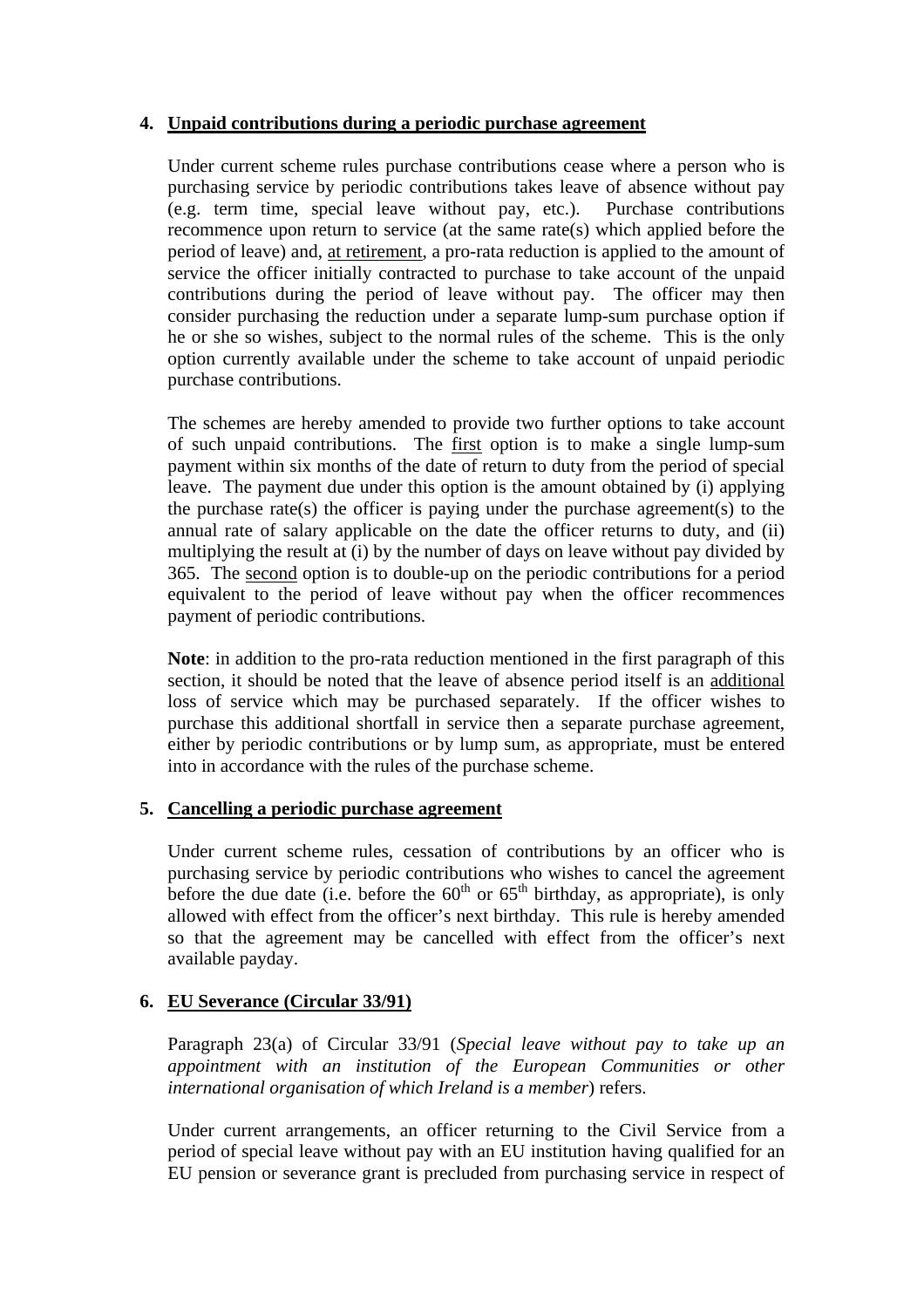the period of special leave if he opts to receive the pension or to retain the severance grant. This restriction will no longer apply. This means that, subject to the normal rules of the purchase scheme, such officers may avail of the option to purchase a period of special leave without pay with an EU institution by lumpsum within 6 months of the date of return from that leave.

Where, within the 6 month period, an officer uses part of the severance grant to purchase the period of EU service any remaining balance of the severance grant will not be treated as a retained benefit in connection with that specific purchase option. However, in the case of any other subsequent purchase options (periodic or lump-sum) the balance of the severance grant will be treated as a retained benefit. In any case, in which an officer does not exercise an option to purchase within the 6 month period, all of the severance grant will be treated as a retained benefit for subsequent purchase options. Where an officer entitled to an EU pension opts to retain that entitlement and wishes to purchase service then the EU pension entitlement will be treated as a retained benefit in the normal way.

## **7. Refunds of purchase contributions**

**Specific attention should be paid in all cases, but particularly in relation to purchases of service by staff on contract, to the following points concerning refunds of purchase contributions**. The maximum amount of service which a person with potential service of 9 or more years may purchase is specified in both Appendix 2 of the 1990 Letter to Personnel Officers (Established) and Appendix 1 of the 1988 Letter to Personnel Officers (Non-Established). Where a person who is purchasing service leaves the civil service before attaining the minimum service requirement of 9 years, all purchase contributions must be refunded. Where a person who is purchasing service leaves the civil service having attained 9 years' service but before attaining the minimum service required by the relevant Appendix in respect of the amount of notional service being purchased, or already purchased, an appropriate refund of purchase contributions must be made so that the amount of service actually purchased concurs with the relevant limit in the Appendix. All such refunds should be processed through the payroll system in the normal way.

## **Part IV: General**

### **1. Actuarial reduction factors**

The table of actuarial reduction factors in Appendix 3 to the 1988 Letter to Personnel Officers is hereby replaced by Table 11 of this Circular; and the tables of factors in Appendix 3 to the 1990 Letter to Personnel Officers are hereby replaced by Tables 11 and 12 of this Circular.

### **2. Future reviews of the contribution rates**

It is intended that the purchase rates will be reviewed in the second half of 2007 and every two years thereafter.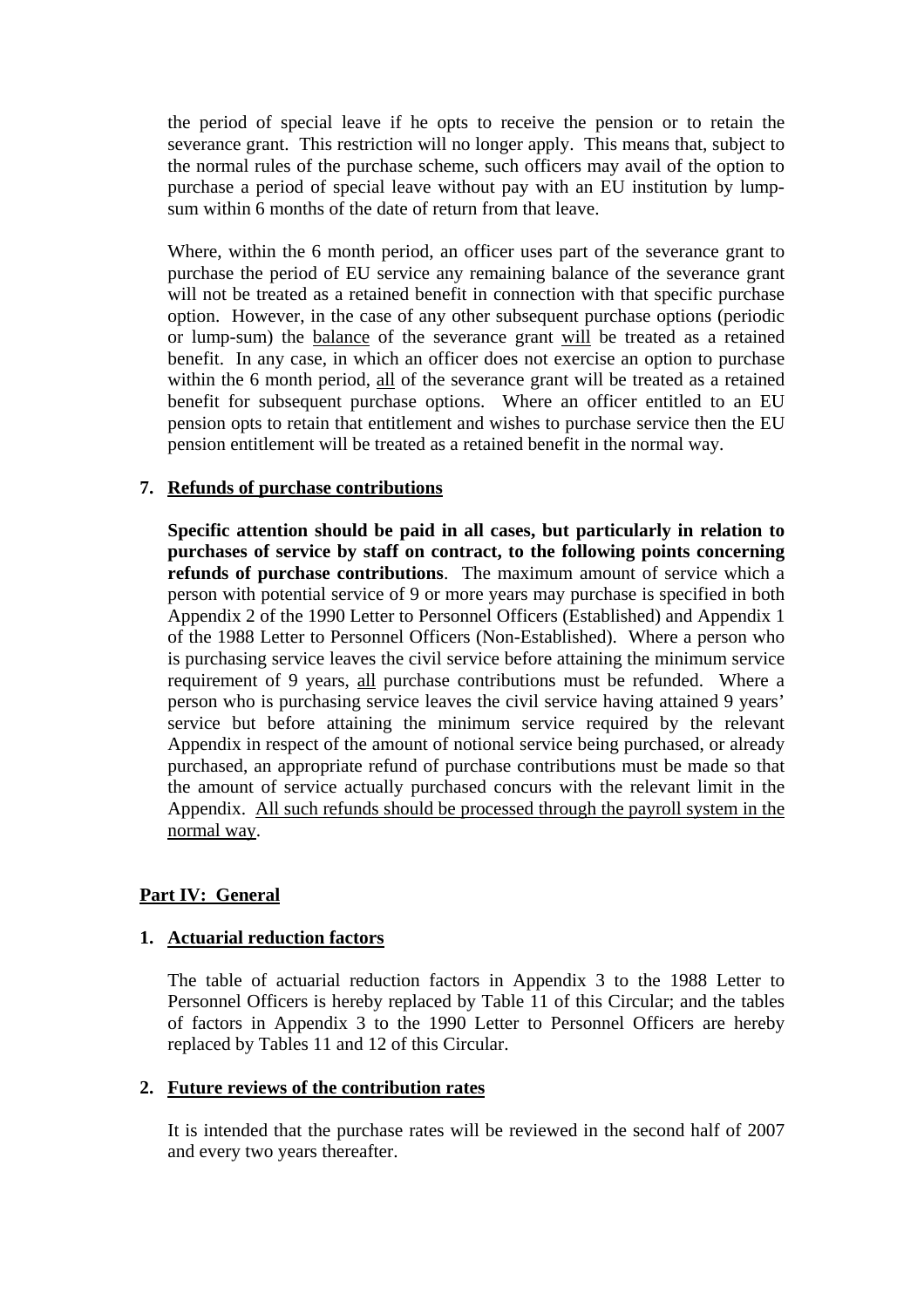The terms of this Circular are subject to all other rules of purchase schemes and should be read in conjunction with the terms of those schemes as set out in Circulars 1/90, 24/88 and related letters to Personnel Officers.

### **3. Notification to staff and distribution to State bodies**

**The summary of this Circular which is attached at Appendix II should be brought to the attention of all staff in your Department. Furthermore, your Department should immediately instruct all Non-Commercial State Sponsored Bodies under the aegis of your Department which currently operate a Purchase of Notional Service Scheme to implement the revised contribution rates and other amendments specified in this Circular with effect from the specified dates.** Your Department should also forward a copy of this Circular to all Commercial State Sponsored Bodies under its aegis for information purposes.

These instructions are being issued at this stage to facilitate the immediate implementation of the amendments to the Purchase Scheme which have been agreed at General Council. The Department does however intend to issue a further Circular in the future which will consolidate the current provisions of the Schemes.

Enquiries regarding this Circular from individual employees should be referred to the employee's own Personnel Section. Other queries regarding this Circular should be referred to Pensions (Special Schemes) Section, Department of Finance, 73-79 Lower Mount Street, Dublin 2. The Circular is available on www.codpearsanra.gov.ie and www.personnelcode.gov.ie.

Mise le meas

John O'Connell Assistant Secretary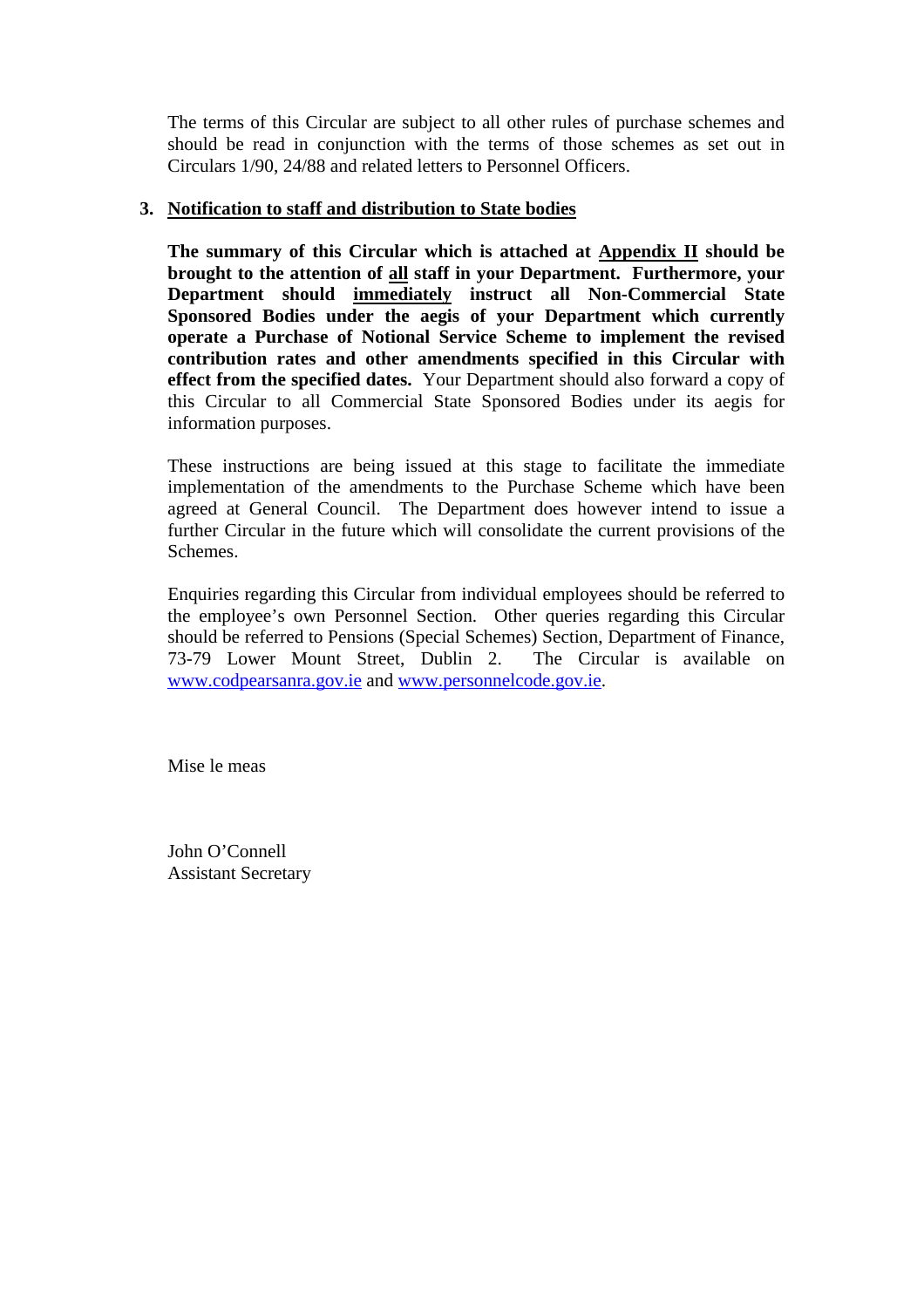## **INDEX to TABLES**

# **Established Officers**

| Purchase by reference to age 65: |  |  |  |
|----------------------------------|--|--|--|
|                                  |  |  |  |

| Members of S&C Scheme:     | Periodic rates:<br>Lump Sum rates: | Table 1<br>Table 2 |
|----------------------------|------------------------------------|--------------------|
| Non-Members of S&C Scheme: | Periodic rates:<br>Lump Sum rates: | Table 3<br>Table 4 |

# Purchase by reference to age 60:

| Members of S&C Scheme:     | Periodic rates:<br>Lump Sum rates: | Table 5<br>Table 6 |
|----------------------------|------------------------------------|--------------------|
| Non-Members of S&C Scheme: | Periodic rates:<br>Lump Sum rates: | Table 7<br>Table 8 |

## **Non-Established Officers**

Purchase by reference to age 65 (only):

Members & Non-Members of S&C Scheme:

| Periodic rates: | Table 9  |
|-----------------|----------|
| Lump Sum rates: | Table 10 |

### **Actuarial Reduction Factors**

| Purchase by reference to age 65 | Table 11 |
|---------------------------------|----------|
| Purchase by reference to age 60 | Table 12 |

Note: S&C Scheme = Spouses' & Children's Scheme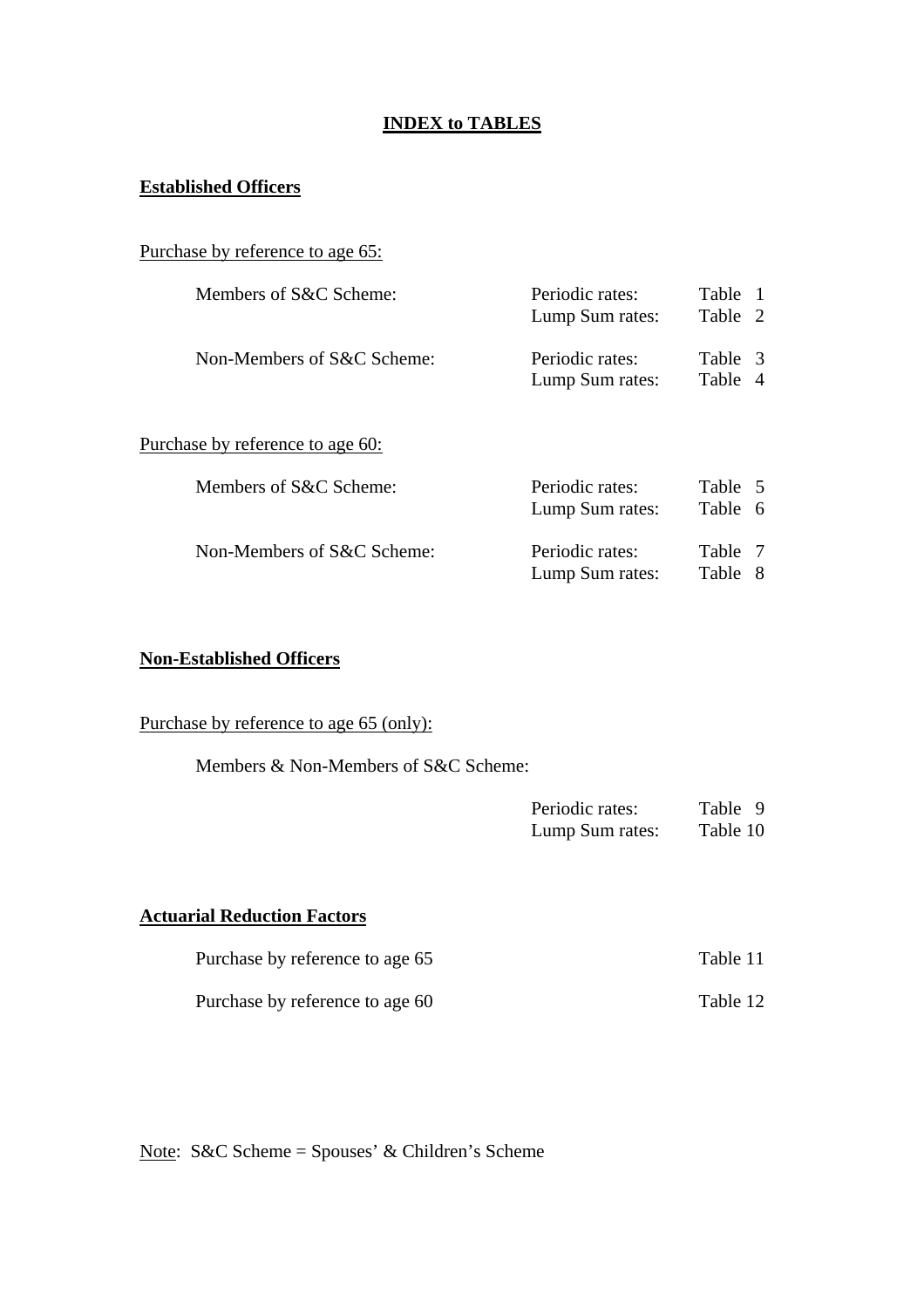### **Table 1: PERIODIC contribution rates for ESTABLISHED staff for purchase by reference to age 65 – MEMBERS of the Spouses' and Children's Scheme.**

|                      | Integrated (PPC scales) * |                   | Non-integrated (modified PRSI) |
|----------------------|---------------------------|-------------------|--------------------------------|
| Age next<br>birthday | % of net salary           | % of gross salary | % of gross salary              |
| 26                   | 0.68%                     | 0.09%             | 0.65%                          |
| 27                   | 0.70%                     | 0.09%             | 0.67%                          |
| 28                   | 0.73%                     | 0.10%             | 0.70%                          |
| 29                   | 0.75%                     | 0.10%             | 0.72%                          |
| 30                   | 0.77%                     | 0.10%             | 0.74%                          |
| 31                   | 0.80%                     | 0.11%             | 0.76%                          |
| 32                   | 0.82%                     | 0.11%             | 0.79%                          |
| 33                   | 0.84%                     | 0.11%             | 0.81%                          |
| 34                   | 0.87%                     | 0.12%             | 0.83%                          |
| 35                   | 0.89%                     | 0.12%             | 0.86%                          |
| 36                   | 0.91%                     | 0.12%             | 0.88%                          |
| 37                   | 0.93%                     | 0.13%             | 0.91%                          |
| 38                   | 0.96%                     | 0.13%             | 0.93%                          |
| 39                   | 0.98%                     | 0.14%             | 0.96%                          |
| 40                   | 1.00%                     | 0.14%             | 0.99%                          |
| 41                   | 1.03%                     | 0.14%             | 1.02%                          |
| 42                   | 1.05%                     | 0.15%             | 1.05%                          |
| 43                   | 1.07%                     | 0.15%             | 1.09%                          |
| 44                   | 1.10%                     | 0.16%             | 1.13%                          |
| 45                   | 1.13%                     | 0.17%             | 1.17%                          |
| 46                   | 1.16%                     | 0.17%             | 1.22%                          |
| 47                   | 1.23%                     | 0.18%             | 1.30%                          |
| 48                   | 1.30%                     | 0.20%             | 1.38%                          |
| 49                   | 1.39%                     | 0.21%             | 1.48%                          |
| 50                   | 1.49%                     | 0.22%             | 1.58%                          |
| 51                   | 1.60%                     | 0.24%             | 1.71%                          |
| 52                   | 1.72%                     | 0.26%             | 1.85%                          |
| 53                   | 1.87%                     | 0.29%             | 2.01%                          |
| 54                   | 2.05%                     | 0.31%             | 2.21%                          |
| 55                   | 2.26%                     | 0.35%             | 2.44%                          |
| 56                   | 2.52%                     | 0.39%             | 2.73%                          |
| 57                   | 2.84%                     | 0.44%             | 3.09%                          |
| 58                   | 3.25%                     | 0.51%             | 3.55%                          |
| 59                   | 3.80%                     | 0.60%             | 4.17%                          |
| 60                   | 4.57%                     | 0.72%             | 5.03%                          |
| 61                   | 5.72%                     | 0.91%             | 6.32%                          |
| 62                   | 7.64%                     | 1.22%             | 8.48%                          |
| 63                   | 11.48%                    | 1.85%             | 12.80%                         |

\* see footnote to Table 5.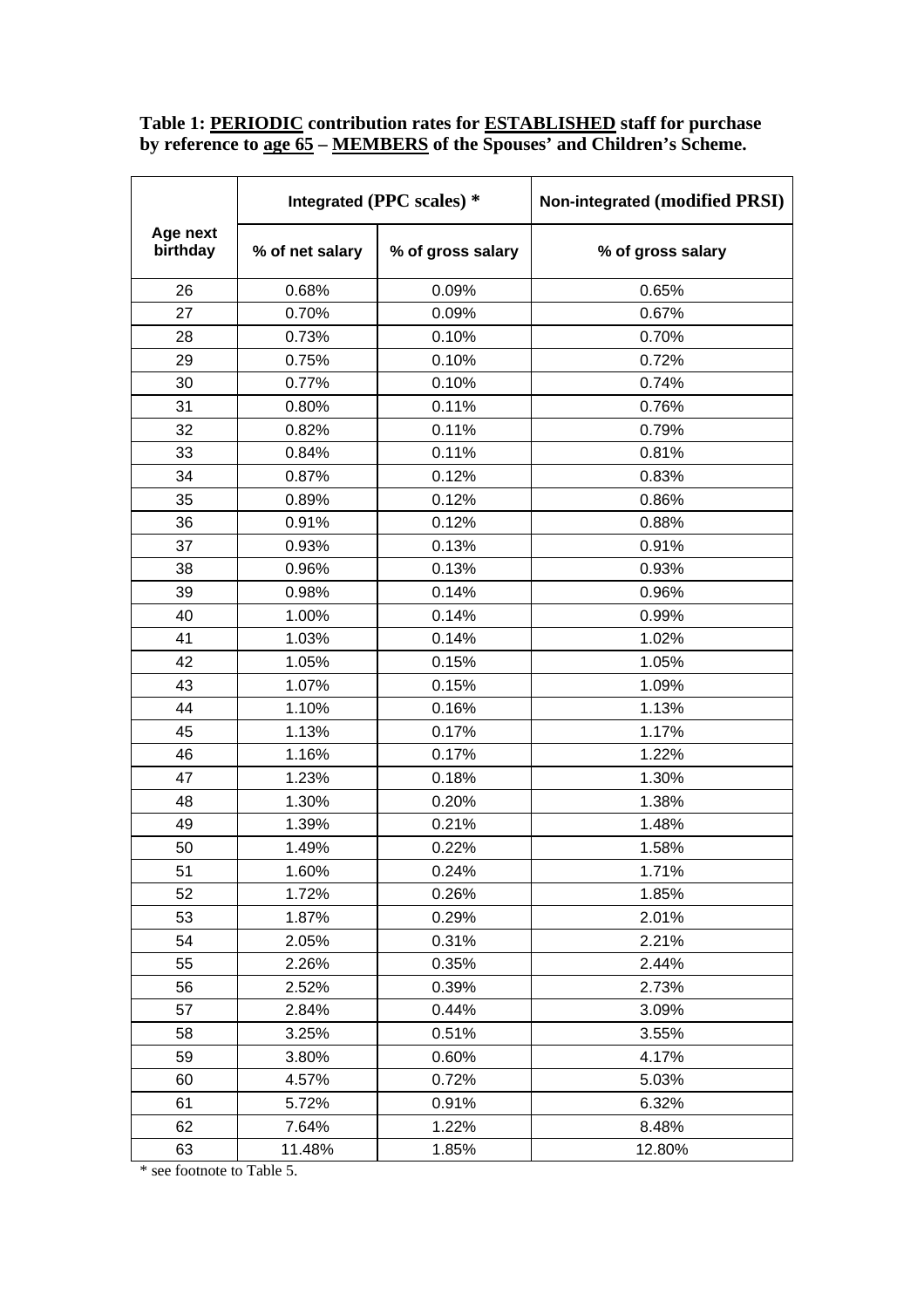## **Table 2: LUMP-SUM contribution rates for ESTABLISHED staff for purchase by reference to age 65 – MEMBERS of the Spouses' and Children's Scheme.**

|                      | <b>Integrated (PPC scales)</b> | <b>Non-integrated (modified PRSI)</b> |  |
|----------------------|--------------------------------|---------------------------------------|--|
| Age next<br>birthday | % of gross salary              | % of gross salary                     |  |
| 26                   | 27.5%                          | 33.6%                                 |  |
| 27                   | 28.0%                          | 34.3%                                 |  |
| 28                   | 28.4%                          | 34.8%                                 |  |
| 29                   | 28.8%                          | 35.4%                                 |  |
| 30                   | 29.2%                          | 35.9%                                 |  |
| 31                   | 29.5%                          | 36.3%                                 |  |
| 32                   | 29.8%                          | 36.7%                                 |  |
| 33                   | 30.0%                          | 37.0%                                 |  |
| 34                   | 30.1%                          | 37.3%                                 |  |
| 35                   | 30.2%                          | 37.6%                                 |  |
| 36                   | 30.3%                          | 37.8%                                 |  |
| 37                   | 30.2%                          | 37.9%                                 |  |
| 38                   | 30.2%                          | 38.0%                                 |  |
| 39                   | 30.0%                          | 38.0%                                 |  |
| 40                   | 29.8%                          | 38.0%                                 |  |
| 41                   | 29.6%                          | 37.9%                                 |  |
| 42                   | 29.3%                          | 37.7%                                 |  |
| 43                   | 28.9%                          | 37.6%                                 |  |
| 44                   | 28.5%                          | 37.3%                                 |  |
| 45                   | 28.0%                          | 37.0%                                 |  |
| 46                   | 27.5%                          | 36.7%                                 |  |
| 47                   | 26.9%                          | 36.3%                                 |  |
| 48                   | 26.3%                          | 35.9%                                 |  |
| 49                   | 25.6%                          | 35.4%                                 |  |
| 50                   | 24.9%                          | 34.9%                                 |  |
| 51                   | 24.1%                          | 34.3%                                 |  |
| 52                   | 23.3%                          | 33.7%                                 |  |
| 53                   | 22.5%                          | 33.1%                                 |  |
| 54                   | 21.9%                          | 32.5%                                 |  |
| 55                   | 22.2%                          | 31.8%                                 |  |
| 56                   | 22.4%                          | 31.1%                                 |  |
| 57                   | 22.6%                          | 30.4%                                 |  |
| 58                   | 22.8%                          | 29.7%                                 |  |
| 59                   | 23.1%                          | 29.1%                                 |  |
| 60                   | 23.3%                          | 28.5%                                 |  |
| 61                   | 23.3%                          | 27.9%                                 |  |
| 62                   | 22.9%<br>27.3%                 |                                       |  |
| 63                   | 23.0%<br>26.8%                 |                                       |  |
| 64                   | 23.4%<br>26.3%                 |                                       |  |
| 65                   | 23.7%                          | 25.8%                                 |  |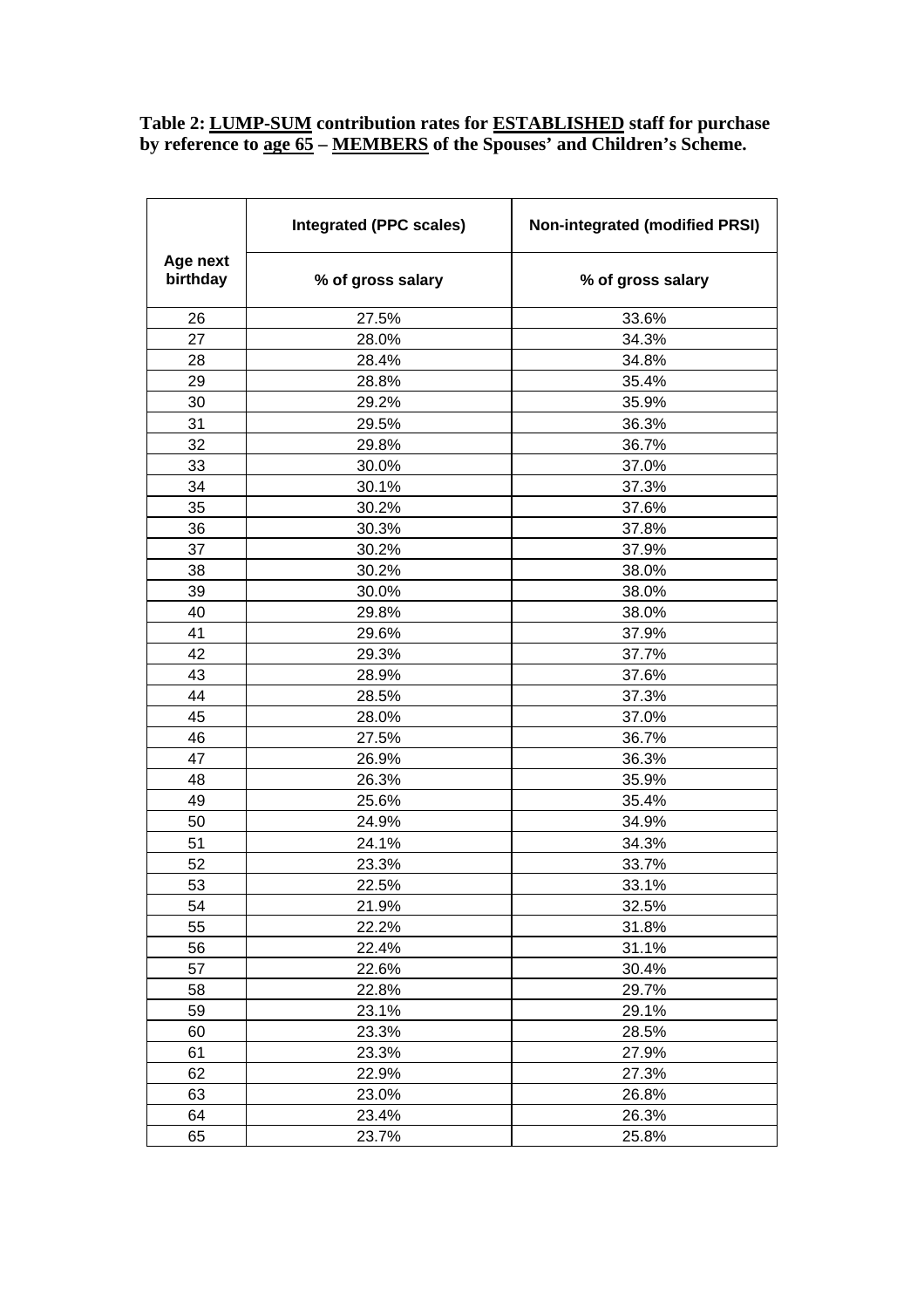## **Table 3: PERIODIC contribution rates for ESTABLISHED non-integrated (modified PRSI) staff for purchase by reference to age 65 – NON MEMBERS of the Spouses' and Children's Scheme.**

| Age next birthday | % of gross salary |  |
|-------------------|-------------------|--|
| 26                | 0.58%             |  |
| 27                | 0.60%             |  |
| 28                | 0.62%             |  |
| 29                | 0.64%             |  |
| 30                | 0.66%             |  |
| 31                | 0.68%             |  |
| 32                | 0.70%             |  |
| 33                | 0.72%             |  |
| 34                | 0.74%             |  |
| 35                | 0.76%             |  |
| 36                | 0.79%             |  |
| 37                | 0.81%             |  |
| 38                | 0.83%             |  |
| 39                | 0.86%             |  |
| 40                | 0.88%             |  |
| 41                | 0.91%             |  |
| 42                | 0.94%             |  |
| 43                | 0.97%             |  |
| 44                | 1.01%             |  |
| 45                | 1.05%             |  |
| 46                | 1.09%             |  |
| 47                | 1.16%             |  |
| 48                | 1.23%             |  |
| 49                | 1.32%             |  |
| 50                | 1.42%             |  |
| 51                | 1.53%             |  |
| 52                | 1.66%             |  |
| 53                | 1.81%             |  |
| 54                | 1.99%             |  |
| 55                | 2.20%             |  |
| 56                | 2.46%             |  |
| 57                | 2.79%             |  |
| 58                | 3.21%             |  |
| 59                | 3.78%             |  |
| 60                | 4.57%             |  |
| 61                | 5.76%             |  |
| 62                | 7.74%             |  |
| 63                | 11.71%            |  |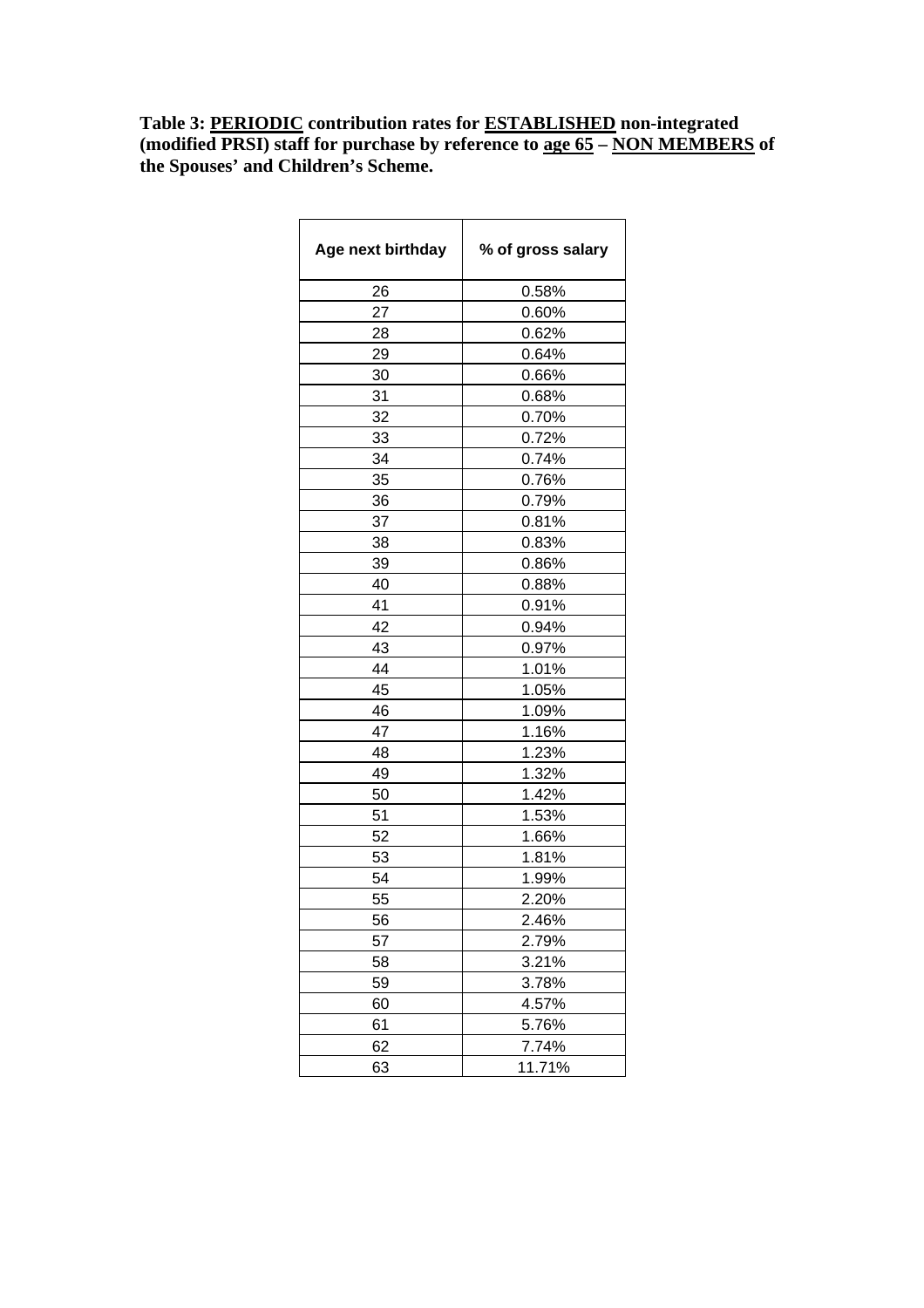**Table 4: LUMP-SUM contribution rates for ESTABLISHED non-integrated (modified PRSI) staff for purchase by reference to age 65 – NON MEMBERS of the Spouses' and Children's Scheme.** 

| Age next birthday | % of gross salary |
|-------------------|-------------------|
| 26                | 30.0%             |
| 27                | 30.6%             |
| 28                | 31.1%             |
| 29                | 31.6%             |
| 30                | 32.0%             |
| 31                | 32.5%             |
| 32                | 32.8%             |
| 33                | 33.1%             |
| 34                | 33.4%             |
| 35                | 33.6%             |
| 36                | 33.8%             |
| 37                | 33.9%             |
| 38                | 34.0%             |
| 39                | 34.1%             |
| 40                | 34.0%             |
| 41                | 34.0%             |
| 42                | 33.9%             |
| 43                | 33.7%             |
| 44                | 33.5%             |
| 45                | 33.3%             |
| 46                | 33.0%             |
| 47                | 32.6%             |
| 48                | 32.3%             |
| 49                | 31.9%             |
| 50                | 31.4%             |
| 51                | 30.9%             |
| 52                | 30.4%             |
| 53                | 29.9%             |
| 54                | 29.3%             |
| 55                | 28.7%             |
| 56                | 28.1%             |
| 57                | 27.6%             |
| 58                | 27.0%             |
| 59                | 26.5%             |
| 60                | 25.9%             |
| 61                | 25.4%             |
| 62                | 25.0%             |
| 63                | 24.5%             |
| 64                | 24.1%             |
| 65                | 23.7%             |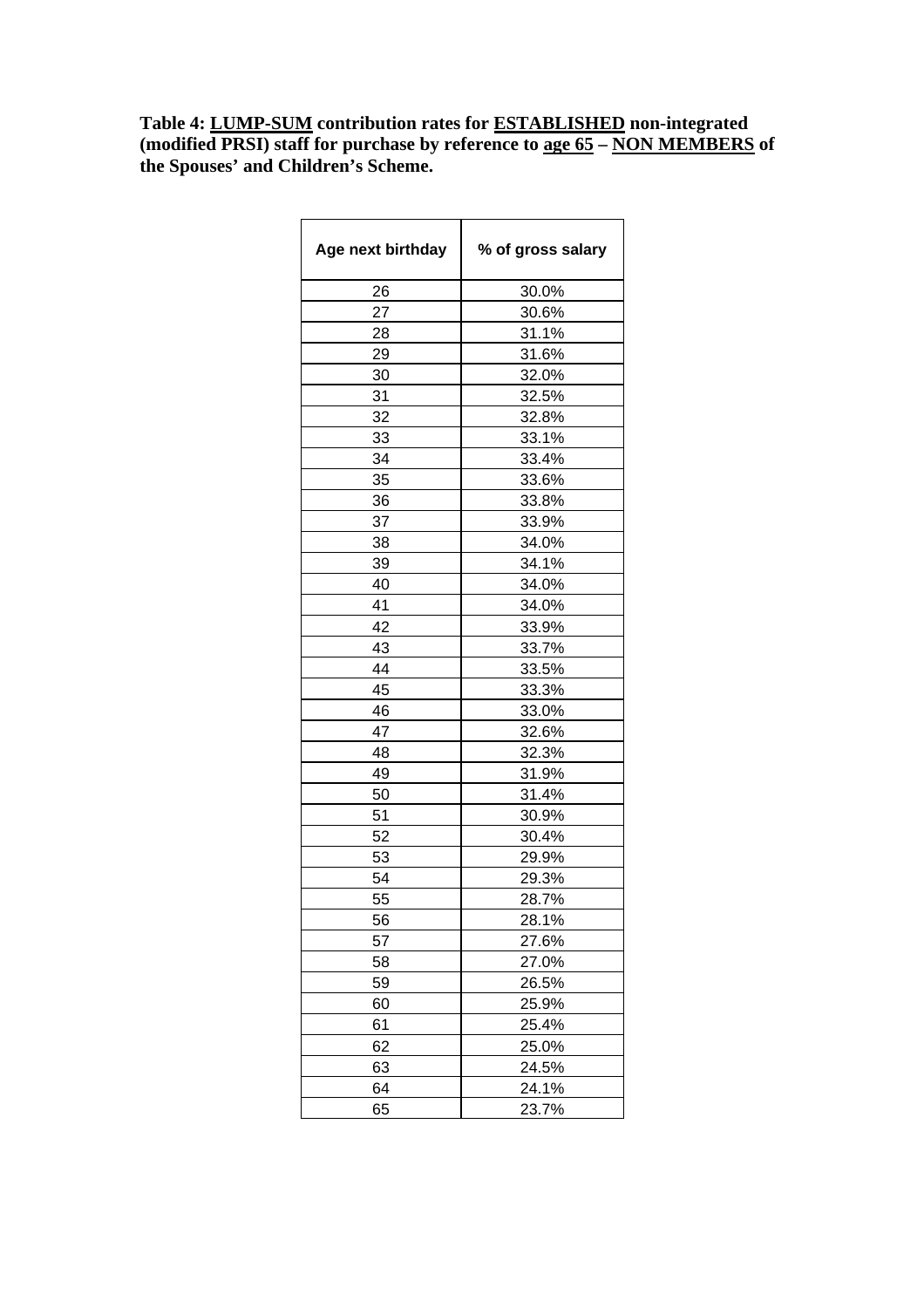### **Table 5: PERIODIC contribution rates for ESTABLISHED staff for purchase by reference to age 60 – MEMBERS of the Spouses' and Children's Scheme.**

|                      | Integrated (PPC scales) * |                   | <b>Non-integrated (modified PRSI)</b> |
|----------------------|---------------------------|-------------------|---------------------------------------|
| Age next<br>birthday | % of net salary           | % of gross salary | % of gross salary                     |
| 21                   | 0.78%                     | 0.09%             | 0.74%                                 |
| 22                   | 0.81%                     | 0.10%             | 0.77%                                 |
| 23                   | 0.84%                     | 0.10%             | 0.79%                                 |
| 24                   | 0.87%                     | 0.11%             | 0.82%                                 |
| 25                   | 0.90%                     | 0.11%             | 0.85%                                 |
| 26                   | 0.93%                     | 0.11%             | 0.88%                                 |
| 27                   | 0.95%                     | 0.11%             | 0.90%                                 |
| 28                   | 0.98%                     | 0.12%             | 0.93%                                 |
| 29                   | 1.01%                     | 0.12%             | 0.96%                                 |
| 30                   | 1.03%                     | 0.12%             | 0.98%                                 |
| 31                   | 1.06%                     | 0.13%             | 1.01%                                 |
| 32                   | 1.09%                     | 0.13%             | 1.04%                                 |
| 33                   | 1.11%                     | 0.14%             | 1.07%                                 |
| 34                   | 1.13%                     | 0.14%             | 1.10%                                 |
| 35                   | 1.16%                     | 0.14%             | 1.13%                                 |
| 36                   | 1.19%                     | 0.15%             | 1.17%                                 |
| 37                   | 1.22%                     | 0.15%             | 1.21%                                 |
| 38                   | 1.24%                     | 0.16%             | 1.24%                                 |
| 39                   | 1.27%                     | 0.17%             | 1.29%                                 |
| 40                   | 1.30%                     | 0.17%             | 1.34%                                 |
| 41                   | 1.33%                     | 0.18%             | 1.39%                                 |
| 42                   | 1.41%                     | 0.19%             | 1.48%                                 |
| 43                   | 1.50%                     | 0.20%             | 1.57%                                 |
| 44                   | 1.60%                     | 0.21%             | 1.68%                                 |
| 45                   | 1.71%                     | 0.23%             | 1.80%                                 |
| 46                   | 1.84%                     | 0.25%             | 1.94%                                 |
| 47                   | 1.98%                     | 0.27%             | 2.10%                                 |
| 48                   | 2.16%                     | 0.29%             | 2.29%                                 |
| 49                   | 2.36%                     | 0.32%             | 2.51%                                 |
| 50                   | 2.60%                     | 0.35%             | 2.78%                                 |
| 51                   | 2.90%                     | 0.39%             | 3.11%                                 |
| 52                   | 3.27%                     | 0.45%             | 3.51%                                 |
| 53                   | 3.74%                     | 0.51%             | 4.04%                                 |
| 54                   | 4.37%                     | 0.60%             | 4.74%                                 |
| 55                   | 5.26%                     | 0.73%             | 5.71%                                 |
| 56                   | 6.59%                     | 0.92%             | 7.18%                                 |
| 57                   | 8.80%                     | 1.23%             | 9.63%                                 |
| 58                   | 13.22%                    | 1.86%             | 14.52%                                |

\* NOTE: In the case of Integrated Officers contributions are payable on both Net Salary and Gross Salary. 'Net Salary' = gross salary less twice the rate of Contributory Old Age Pension payable at the maximum rate to a person with no adult dependent or qualified children. (This footnote also applies to Table 1 above).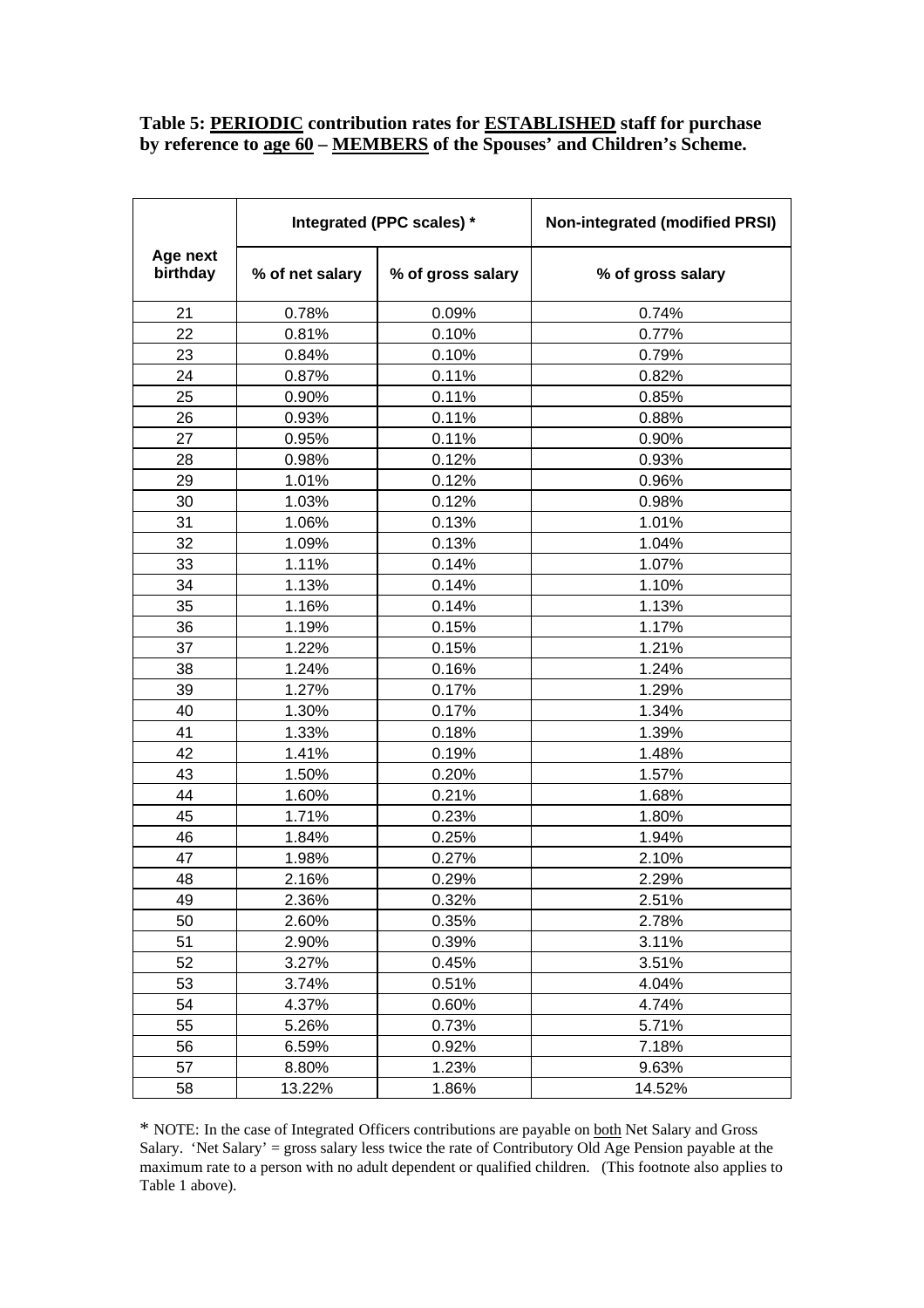### **Table 6: LUMP-SUM contribution rates for ESTABLISHED staff for purchase by reference to age 60 – MEMBERS of the Spouses' and Children's Scheme.**

|                      | <b>Integrated (PPC scales)</b> | <b>Non-integrated (modified PRSI)</b> |  |
|----------------------|--------------------------------|---------------------------------------|--|
| Age next<br>birthday | % of gross salary              | % of gross salary                     |  |
| 21                   | 31.5%                          | 38.8%                                 |  |
| 22                   | 32.1%                          | 39.5%                                 |  |
| 23                   | 32.6%                          | 40.2%                                 |  |
| 24                   | 33.1%                          | 40.8%                                 |  |
| 25                   | 33.5%                          | 41.4%                                 |  |
| 26                   | 33.8%                          | 41.9%                                 |  |
| 27                   | 34.1%                          | 42.4%                                 |  |
| 28                   | 34.4%                          | 42.8%                                 |  |
| 29                   | 34.5%                          | 43.1%                                 |  |
| 30                   | 34.7%                          | 43.4%                                 |  |
| 31                   | 34.7%                          | 43.6%                                 |  |
| 32                   | 34.7%                          | 43.8%                                 |  |
| 33                   | 34.6%                          | 43.9%                                 |  |
| 34                   | 34.4%                          | 43.9%                                 |  |
| 35                   | 34.2%                          | 43.8%                                 |  |
| 36                   | 33.9%                          | 43.7%                                 |  |
| 37                   | 33.5%                          | 43.6%                                 |  |
| 38                   | 33.1%                          | 43.4%                                 |  |
| 39                   | 32.6%                          | 43.1%                                 |  |
| 40                   | 32.1%                          | 42.7%                                 |  |
| 41                   | 31.4%                          | 42.3%                                 |  |
| 42                   | 30.8%                          | 41.9%                                 |  |
| 43                   | 30.0%                          | 41.4%                                 |  |
| 44                   | 29.2%                          | 40.8%                                 |  |
| 45                   | 28.4%                          | 40.2%                                 |  |
| 46                   | 27.5%                          | 39.5%                                 |  |
| 47                   | 26.6%                          | 38.8%                                 |  |
| 48                   | 25.6%                          | 38.1%                                 |  |
| 49                   | 25.1%                          | 37.3%                                 |  |
| 50                   | 25.3%                          | 36.5%                                 |  |
| 51                   | 25.6%                          | 35.7%                                 |  |
| 52                   | 25.8%                          | 34.9%                                 |  |
| 53                   | 26.0%                          | 34.1%                                 |  |
| 54                   | 26.3%                          | 33.3%                                 |  |
| 55                   | 26.6%                          | 32.6%                                 |  |
| 56                   | 26.5%<br>31.9%                 |                                       |  |
| 57                   | 26.0%                          | 31.2%                                 |  |
| 58                   | 25.6%<br>30.5%                 |                                       |  |
| 59                   | 26.2%                          | 29.9%                                 |  |
| 60                   | 26.8%                          | 29.2%                                 |  |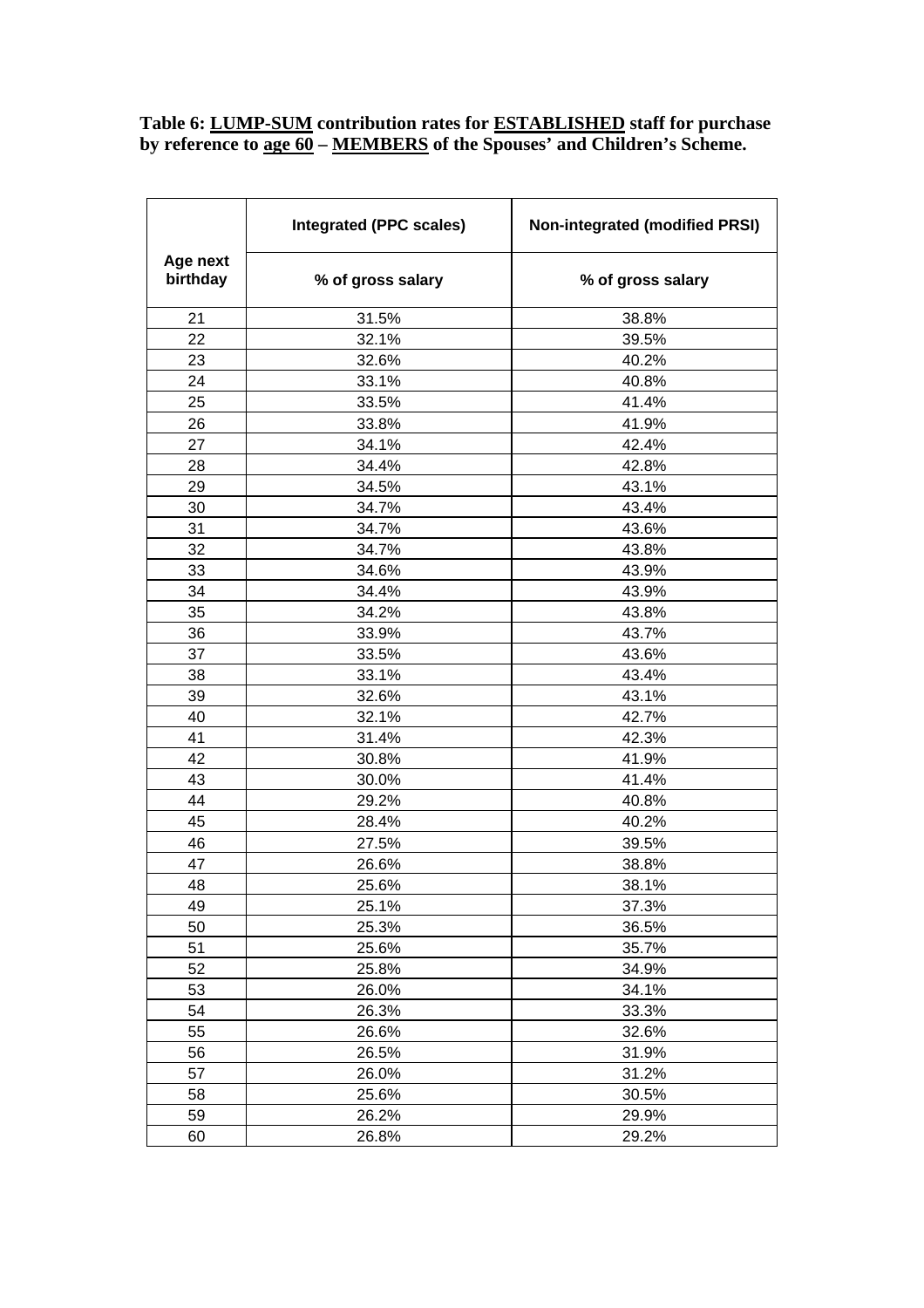**Table 7: PERIODIC contribution rates for ESTABLISHED non-integrated (modified PRSI) staff for purchase by reference to age 60 – NON MEMBERS of the Spouses' and Children's Scheme.** 

| Age next birthday | % of gross salary |
|-------------------|-------------------|
| 21                | 0.68%             |
| 22                | 0.70%             |
| 23                | 0.72%             |
| 24                | 0.75%             |
| 25                | 0.77%             |
| 26                | 0.80%             |
| 27                | 0.82%             |
| 28                | 0.84%             |
| 29                | 0.87%             |
| 30                | 0.89%             |
| 31                | 0.92%             |
| 32                | 0.95%             |
| 33                | 0.97%             |
| 34                | 1.00%             |
| 35                | 1.03%             |
| 36                | 1.06%             |
| 37                | 1.10%             |
| 38                | 1.13%             |
| 39                | 1.18%             |
| 40                | 1.22%             |
| 41                | 1.27%             |
| 42                | 1.35%             |
| 43                | 1.44%             |
| 44                | 1.54%             |
| 45                | 1.65%             |
| 46                | 1.78%             |
| 47                | 1.93%             |
| 48                | 2.10%             |
| 49                | 2.30%             |
| 50                | 2.55%             |
| 51                | 2.85%             |
| 52                | 3.23%             |
| 53                | 3.71%             |
| 54                | 4.36%             |
| 55                | 5.27%             |
| 56                | 6.63%             |
| 57                | 8.90%             |
| 58                | 13.44%            |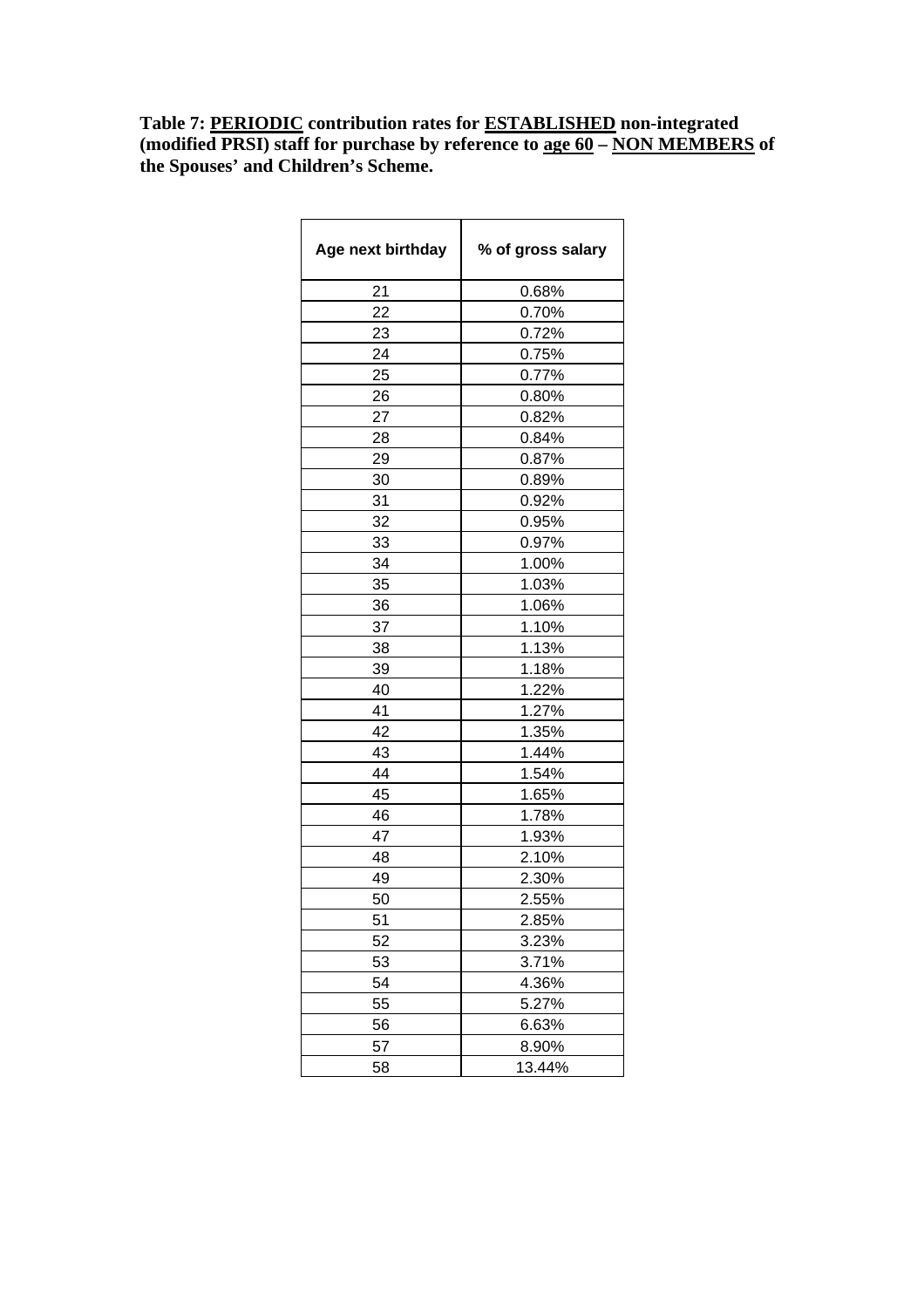**Table 8: LUMP-SUM contribution rates for ESTABLISHED non-integrated (modified PRSI) staff for purchase by reference to age 60 – NON MEMBERS of the Spouses' and Children's Scheme.** 

| Age next birthday | % of gross salary |
|-------------------|-------------------|
| 21                | 35.4%             |
| 22                | 36.0%             |
| 23                | 36.7%             |
| 24                | 37.3%             |
| 25                | 37.8%             |
| 26                | 38.3%             |
| 27                | 38.7%             |
| 28                | 39.1%             |
| 29                | 39.4%             |
| 30                | 39.7%             |
| 31                | 39.9%             |
| 32                | 40.0%             |
| 33                | 40.1%             |
| 34                | 40.1%             |
| 35                | 40.1%             |
| 36                | 40.0%             |
| 37                | 39.9%             |
| 38                | 39.7%             |
| 39                | 39.4%             |
| 40                | 39.1%             |
| 41                | 38.8%             |
| 42                | 38.4%             |
| 43                | 37.9%             |
| 44                | 37.4%             |
| 45                | 36.9%             |
| 46                | 36.3%             |
| 47                | 35.7%             |
| 48                | 35.0%             |
| 49                | 34.3%             |
| 50                | 33.6%             |
| 51                | 32.8%             |
| 52                | 32.1%             |
| 53                | 31.4%             |
| 54                | 30.7%             |
| 55                | 30.1%             |
| 56                | 29.4%             |
| 57                | 28.8%             |
| 58                | 28.2%             |
| 59                | 27.7%             |
| 60                | 27.1%             |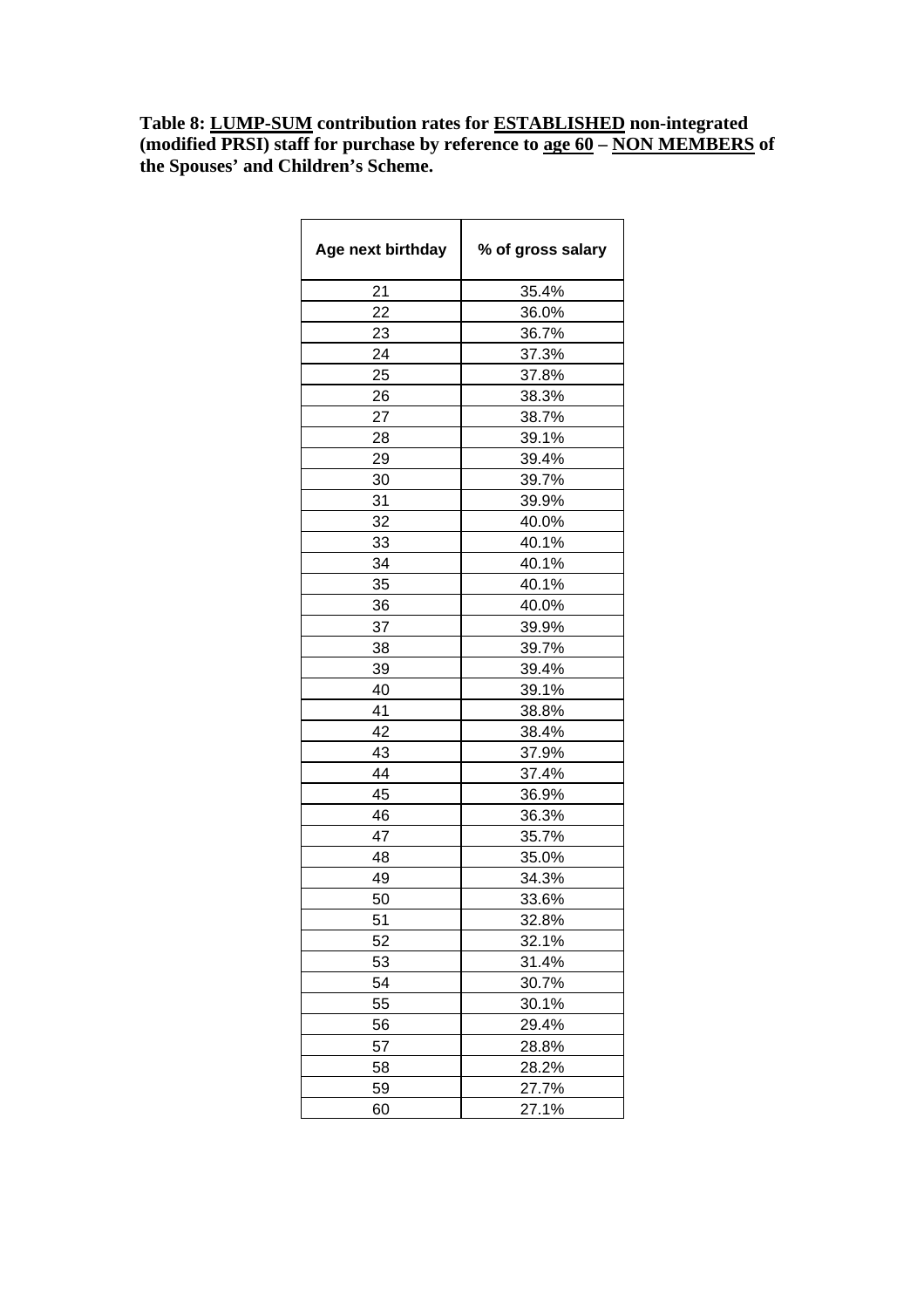## **Table 9: PERIODIC contribution rates for NON-ESTABLISHED staff (retirement age of 65) - Members and Non-members of the Spouses' and Children's Scheme.**

|                      | <b>Members</b> |                | <b>Non-Members</b> |                |
|----------------------|----------------|----------------|--------------------|----------------|
| Age next<br>birthday | % of Pay       | % of Net Pay * | % of Pay           | % of Net Pay * |
| 26                   | 0.09%          | 0.66%          | 0.09%              | 0.58%          |
| 27                   | 0.09%          | 0.69%          | 0.09%              | 0.60%          |
| 28                   | 0.10%          | 0.71%          | 0.10%              | 0.62%          |
| 29                   | 0.10%          | 0.73%          | 0.10%              | 0.64%          |
| 30                   | 0.10%          | 0.76%          | 0.10%              | 0.66%          |
| 31                   | 0.11%          | 0.78%          | 0.11%              | 0.68%          |
| 32                   | 0.11%          | 0.80%          | 0.11%              | 0.70%          |
| 33                   | 0.11%          | 0.82%          | 0.11%              | 0.72%          |
| 34                   | 0.12%          | 0.85%          | 0.12%              | 0.74%          |
| 35                   | 0.12%          | 0.87%          | 0.12%              | 0.76%          |
| 36                   | 0.12%          | 0.89%          | 0.12%              | 0.78%          |
| 37                   | 0.13%          | 0.91%          | 0.13%              | 0.80%          |
| 38                   | 0.13%          | 0.93%          | 0.13%              | 0.82%          |
| 39                   | 0.14%          | 0.95%          | 0.14%              | 0.83%          |
| 40                   | 0.14%          | 0.97%          | 0.14%              | 0.85%          |
| 41                   | 0.14%          | 0.99%          | 0.14%              | 0.87%          |
| 42                   | 0.15%          | 1.02%          | 0.15%              | 0.89%          |
| 43                   | 0.15%          | 1.04%          | 0.15%              | 0.91%          |
| 44                   | 0.16%          | 1.06%          | 0.16%              | 0.93%          |
| 45                   | 0.17%          | 1.09%          | 0.17%              | 0.96%          |
| 46                   | 0.17%          | 1.12%          | 0.17%              | 0.98%          |
| 47                   | 0.18%          | 1.18%          | 0.18%              | 1.04%          |
| 48                   | 0.20%          | 1.26%          | 0.20%              | 1.10%          |
| 49                   | 0.21%          | 1.34%          | 0.21%              | 1.18%          |
| 50                   | 0.22%          | 1.43%          | 0.22%              | 1.26%          |
| 51                   | 0.24%          | 1.54%          | 0.24%              | 1.35%          |
| 52                   | 0.26%          | 1.66%          | 0.26%              | 1.46%          |
| 53                   | 0.29%          | 1.80%          | 0.29%              | 1.59%          |
| 54                   | 0.31%          | 1.97%          | 0.31%              | 1.74%          |
| 55                   | 0.35%          | 2.18%          | 0.35%              | 1.93%          |
| 56                   | 0.39%          | 2.42%          | 0.39%              | 2.15%          |
| 57                   | 0.44%          | 2.73%          | 0.44%              | 2.43%          |
| 58                   | 0.51%          | 3.13%          | 0.51%              | 2.79%          |
| 59                   | 0.60%          | 3.66%          | 0.60%              | 3.26%          |
| 60                   | 0.72%          | 4.40%          | 0.72%              | 3.93%          |
| 61                   | 0.91%          | 5.51%          | 0.91%              | 4.94%          |
| 62                   | 1.22%          | 7.37%          | 1.22%              | 6.62%          |
| 63                   | 1.85%          | 11.07%         | 1.85%              | 9.97%          |

\* NOTE: The periodic contribution rates for Integrated Officers on full PRSI are levied on both Net Pay and Pay. 'Net Pay' = gross pay less twice the rate of contributory old age pension payable at the maximum rate to a person with no adult dependent or qualified children.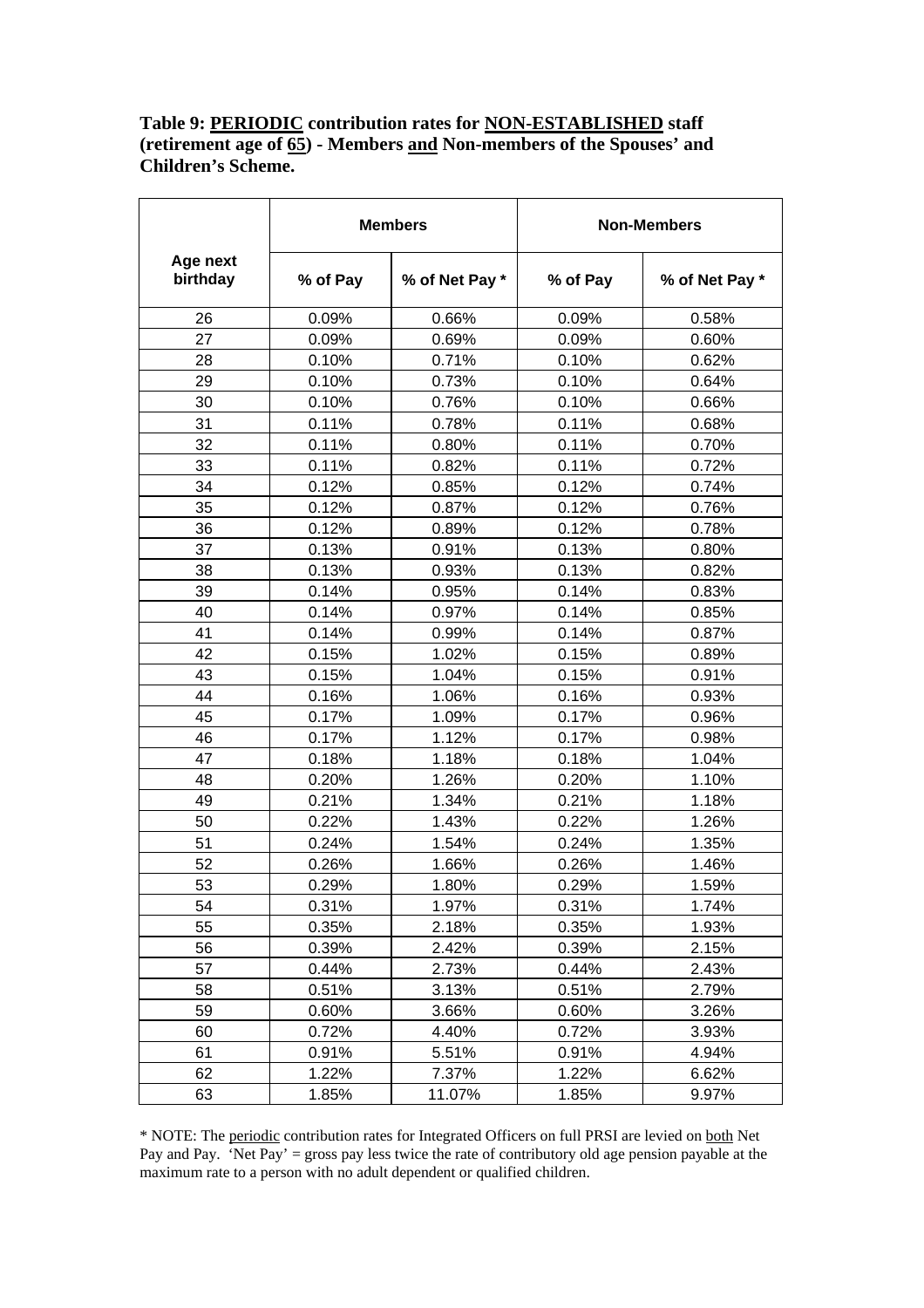## **Table 10: LUMP SUM contribution rates for NON-ESTABLISHED staff (retirement age of 65) - Members and Non-Members of the Spouses' and Children's Scheme.**

|                      | <b>Members</b> | <b>Non-Members</b> |
|----------------------|----------------|--------------------|
| Age next<br>birthday | % of Pay *     | % of Pay *         |
| 26                   | 27.0%          | 24.3%              |
| 27                   | 27.5%          | 24.8%              |
| 28                   | 27.9%          | 25.2%              |
| 29                   | 28.3%          | 25.5%              |
| 30                   | 28.7%          | 25.9%              |
| 31                   | 29.0%          | 26.1%              |
| 32                   | 29.3%          | 26.4%              |
| 33                   | 29.5%          | 26.6%              |
| 34                   | 29.6%          | 26.7%              |
| 35                   | 29.7%          | 26.8%              |
| 36                   | 29.8%          | 26.8%              |
| 37                   | 29.7%          | 26.8%              |
| 38                   | 29.7%          | 26.8%              |
| 39                   | 29.5%          | 26.6%              |
| 40                   | 29.3%          | 26.5%              |
| 41                   | 29.1%          | 26.3%              |
| 42                   | 28.8%          | 26.0%              |
| 43                   | 28.4%          | 25.7%              |
| 44                   | 28.0%          | 25.3%              |
| 45                   | 27.5%          | 24.9%              |
| 46                   | 27.0%          | 24.4%              |
| 47                   | 26.4%          | 23.9%              |
| 48                   | 25.8%          | 23.3%              |
| 49                   | 25.1%          | 22.7%              |
| 50                   | 24.4%          | 22.1%              |
| 51                   | 23.6%          | 21.4%              |
| 52                   | 22.8%          | 20.7%              |
| 53                   | 22.0%          | 20.0%              |
| 54                   | 21.4%          | 19.7%              |
| 55                   | 21.7%          | 19.9%              |
| 56                   | 21.9%          | 20.1%              |
| 57                   | 22.1%          | 20.3%              |
| 58                   | 22.3%          | 20.6%              |
| 59                   | 22.6%          | 20.8%              |
| 60                   | 22.8%          | 21.1%              |
| 61                   | 22.8%          | 21.1%              |
| 62                   | 22.4%          | 20.8%              |
| 63                   | 22.5%          | 21.0%              |
| 64                   | 22.9%          | 21.4%              |
| 65                   | 23.2%          | 21.7%              |

\* NOTE: The lump-sum contribution rates for Integrated Officers on full PRSI are levied on Pay only (i.e. there are no Net Pay/Pay contribution rates as heretofore).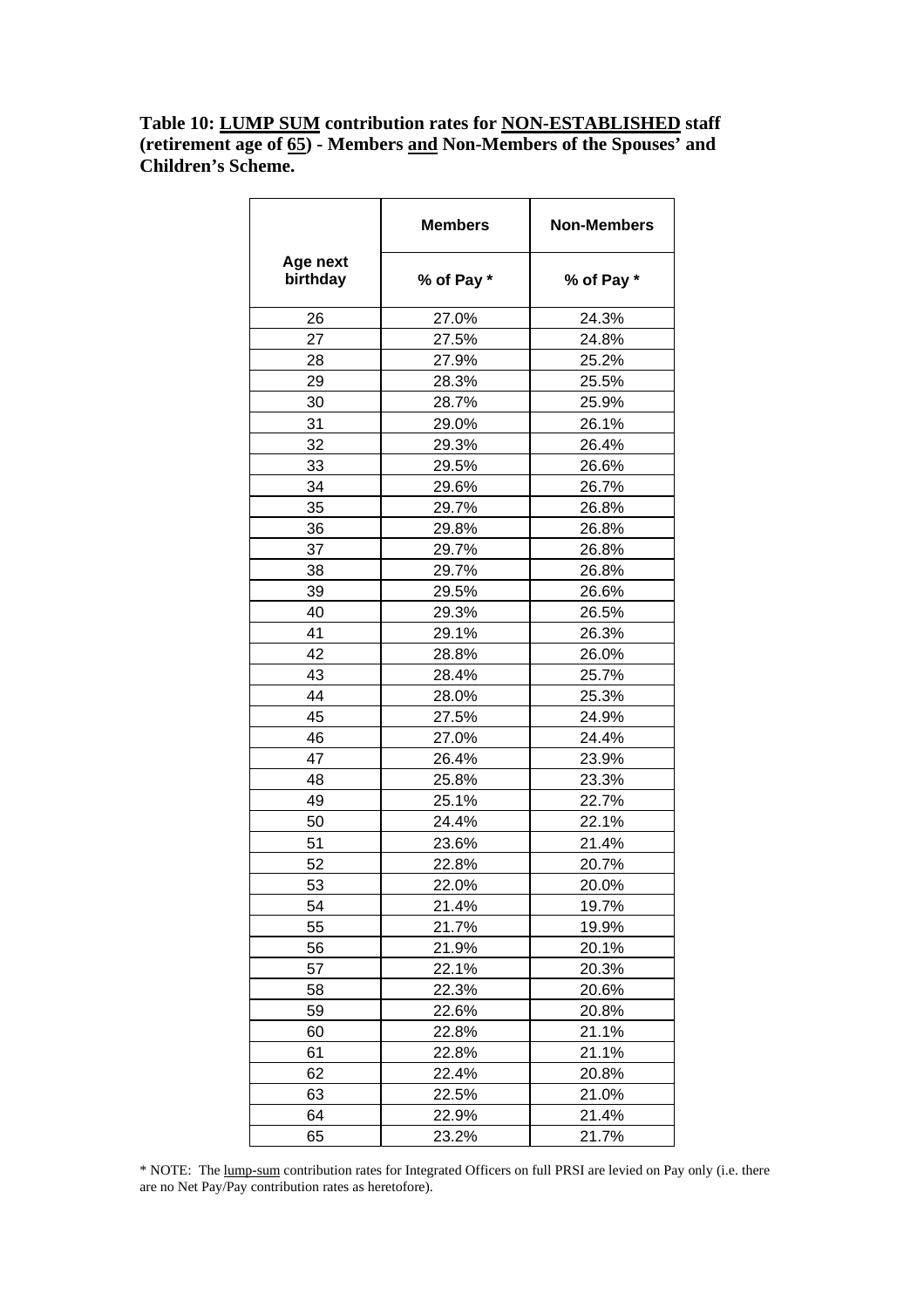# **Table 11: Actuarial Reduction Factors for purchase by reference to age 65**

| Age last birthday | <b>Pension</b> | <b>Lump Sum</b> |
|-------------------|----------------|-----------------|
| 30                | 22.9%          | 50.7%           |
| 31                | 23.6%          | 51.7%           |
| 32                | 24.4%          | 52.8%           |
| 33                | 25.2%          | 53.8%           |
| 34                | 26.0%          | 54.9%           |
| 35                | 26.9%          | 55.9%           |
| 36                | 27.8%          | 57.0%           |
| 37                | 28.7%          | 58.2%           |
| 38                | 29.7%          | 59.3%           |
| 39                | 30.8%          | 60.5%           |
| 40                | 31.8%          | 61.7%           |
| 41                | 33.0%          | 62.9%           |
| 42                | 34.2%          | 64.1%           |
| 43                | 35.5%          | 65.4%           |
| 44                | 36.8%          | 66.7%           |
| 45                | 38.2%          | 68.0%           |
| 46                | 39.7%          | 69.3%           |
| 47                | 41.3%          | 70.6%           |
| 48                | 43.0%          | 72.0%           |
| 49                | 44.8%          | 73.4%           |
| 50                | 46.7%          | 74.8%           |
| 51                | 48.7%          | 76.3%           |
| 52                | 50.8%          | 77.8%           |
| 53                | 53.1%          | 79.3%           |
| 54                | 55.6%          | 80.8%           |
| 55                | 58.2%          | 82.4%           |
| 56                | 61.1%          | 84.0%           |
| 57                | 64.1%          | 85.6%           |
| 58                | 67.4%          | 87.3%           |
| 59                | 71.0%          | 89.0%           |
| 60                | 74.8%          | 90.7%           |
| 61                | 79.0%          | 92.5%           |
| 62                | 83.6%          | 94.3%           |
| 63                | 88.5%          | 96.1%           |
| 64                | 94.0%          | 98.0%           |
| 65                | 100.0%         | 100.0%          |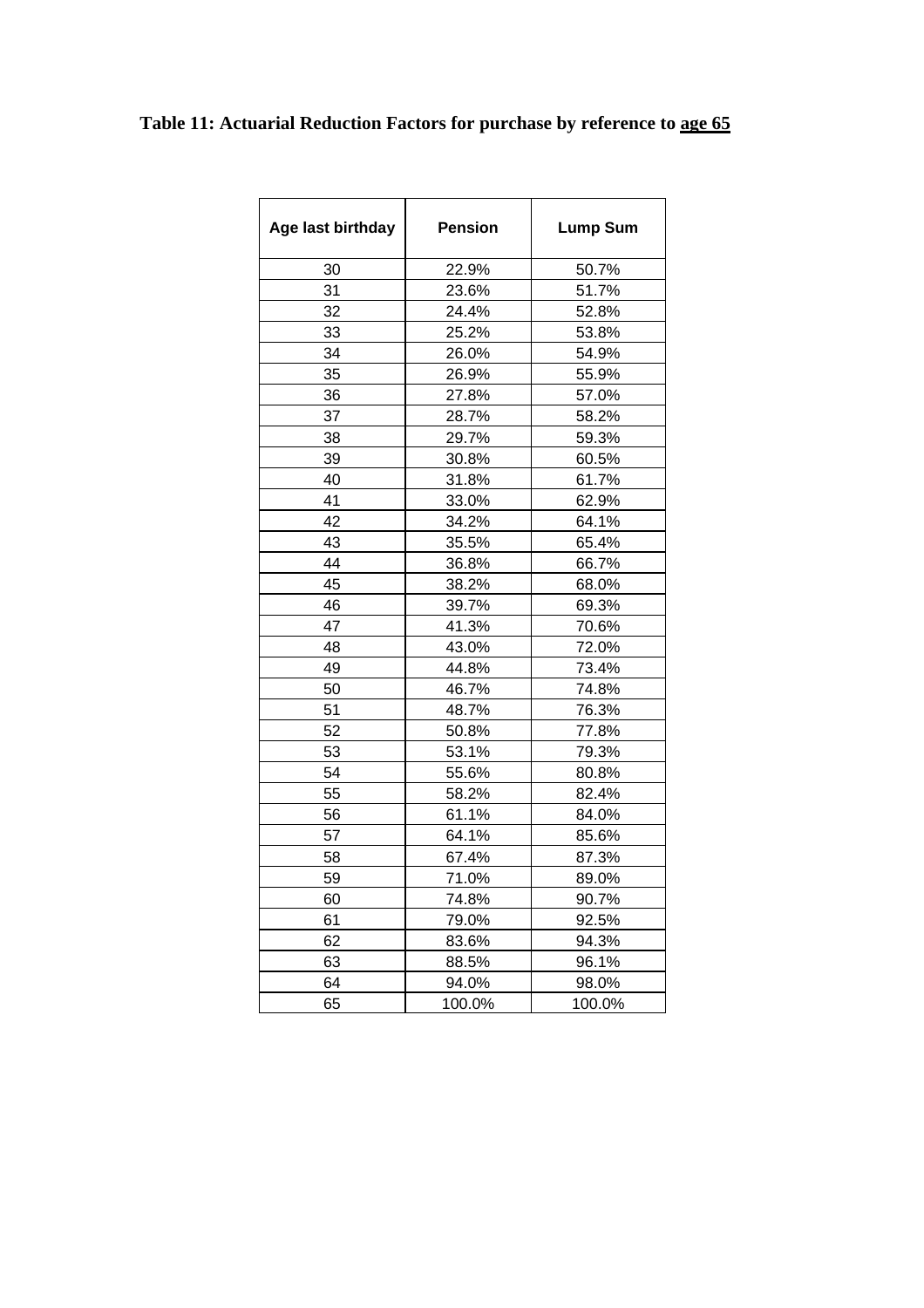# **Table 12: Actuarial Reduction Factors for purchase by reference to age 60**

| Age last birthday | <b>Pension</b> | <b>Lump Sum</b> |
|-------------------|----------------|-----------------|
| 30                | 30.6%          | 55.7%           |
| 31                | 31.6%          | 56.8%           |
| 32                | 32.6%          | 57.9%           |
| 33                | 33.6%          | 59.0%           |
| 34                | 34.7%          | 60.2%           |
| 35                | 35.9%          | 61.4%           |
| 36                | 37.1%          | 62.6%           |
| 37                | 38.4%          | 63.8%           |
| 38                | 39.7%          | 65.1%           |
| 39                | 41.1%          | 66.4%           |
| 40                | 42.5%          | 67.7%           |
| 41                | 44.1%          | 69.0%           |
| 42                | 45.7%          | 70.4%           |
| 43                | 47.4%          | 71.8%           |
| 44                | 49.2%          | 73.2%           |
| 45                | 51.1%          | 74.6%           |
| 46                | 53.1%          | 76.1%           |
| 47                | 55.2%          | 77.6%           |
| 48                | 57.4%          | 79.1%           |
| 49                | 59.8%          | 80.7%           |
| 50                | 62.4%          | 82.2%           |
| 51                | 65.1%          | 83.9%           |
| 52                | 67.9%          | 85.5%           |
| 53                | 71.0%          | 87.2%           |
| 54                | 74.3%          | 88.9%           |
| 55                | 77.8%          | 90.7%           |
| 56                | 81.6%          | 92.4%           |
| 57                | 85.7%          | 94.3%           |
| 58                | 90.1%          | 96.1%           |
| 59                | 94.8%          | 98.0%           |
| 60                | 100.0%         | 100.0%          |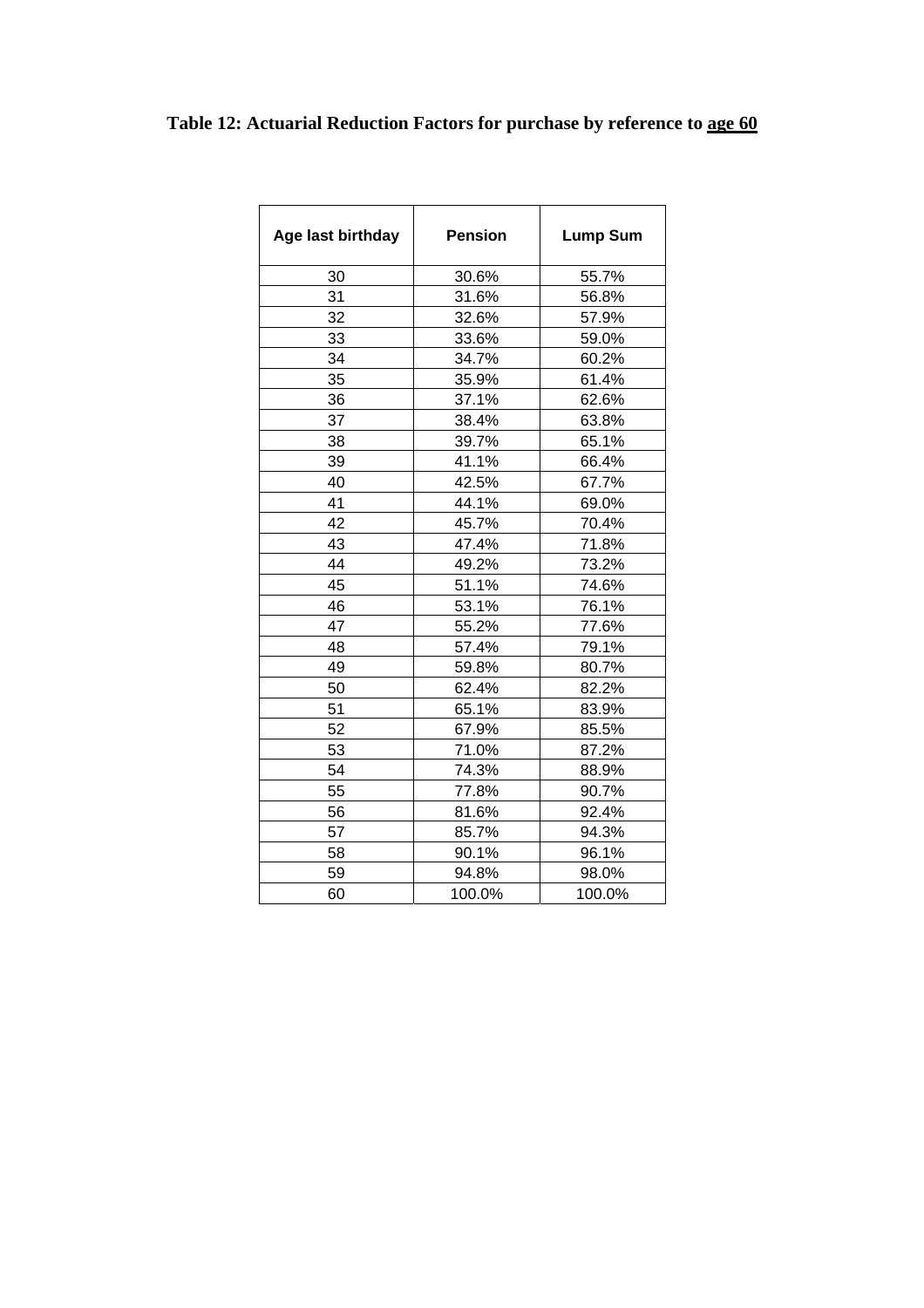# **Civil Service Conciliation and Arbitration Scheme**

## **General Council Report No. 1469**

## **(Meetings of 27 April 2005 and 25 January 2006)**

## **Superannuation: revised rates for the purchase of notional service**

1. At its meeting of 27 April 2005 the Council considered revised tables of rates for the purchase of notional service which the Official Side proposed to issue. The Staff Side could not agree to the issuing of those tables but following a meeting on 29 April 2005 it agreed to the immediate issuing of revised rates to be used for the purchase of notional service by lump-sum option and for valuing incoming Transfer Values from organisations which are not members of the Public Sector Transfer Network (PSTN). These rates were issued to Personnel Officers on 3 May 2005. Both sides agreed that these rates and the proposed revised rates for the purchase of service by periodic contributions would be examined by the Staff Side's actuaries with a view to the issuing of definitive revised rates shortly thereafter.

2. At the meeting of 29 April 2005, the Staff Side also requested that, for staff with a minimum retirement age of 60, purchase of notional service by reference to age 60 be permitted as well as to age 65. It also referred to the claim to allow for purchase of notional service by lump-sum option to be permitted at any time, which it had presented to Council at the meeting of 24 November 2004. The Official Side indicated that it was prepared to look favourably at these claims.

### **Revision of purchase rates**

3. Following further consultations with the Staff Side the lump-sum purchase rates issued on 3 May 2005 were confirmed and revised rates for the purchase of notional service by periodic contributions were finalised.

4. The rates are set out in the attached tables and it should be noted that (i) the tables apply to both male and female (i.e. there is no distinction on gender basis for purchase), and (ii) the contribution rates for purchase by lump-sum option for officers whose pensions are integrated with the Social Welfare Old Age Pension are based on gross salary only (i.e. there are no net pay/pay contribution rates as heretofore for purchase by lump-sum option).

### **Purchase to age 60**

5. The Official Side agreed to amend the purchase of notional service scheme to provide staff who have a minimum retirement age of 60 with an option to purchase service by reference to age 60, in addition to the existing age 65 option.

### **Purchase by lump-sum option**

6. Subject to the rules of the purchase scheme concerning overall limits on purchase of notional service, purchase by lump-sum option is currently restricted to (i) within the first two years of joining the scheme, (ii) at, or within two years of, the date of retirement, and (iii) within six months of returning from a period of special leave without pay, in which case the period to be purchased cannot exceed the length of the period of special leave.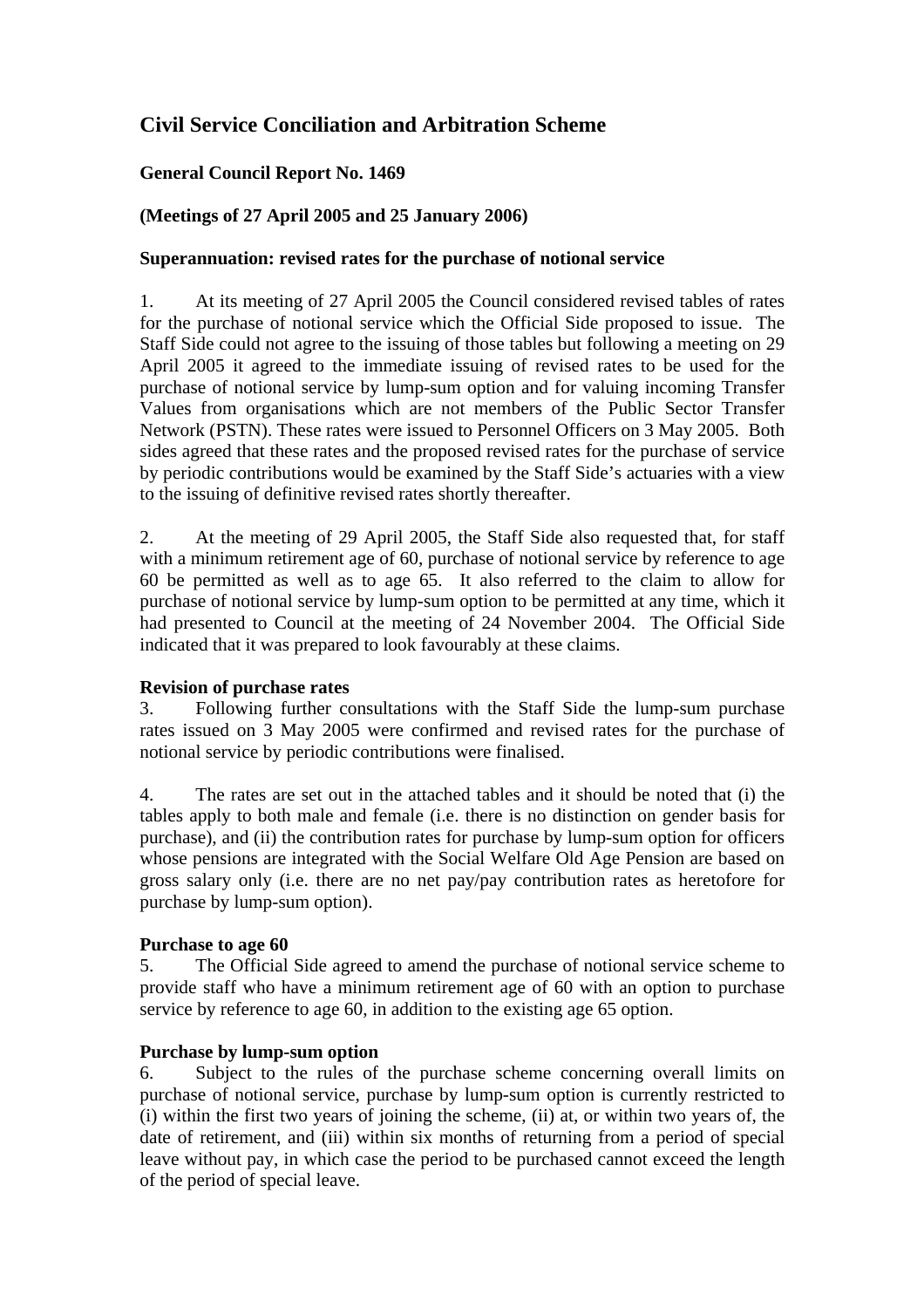The Official Side agreed to amend the purchase scheme by replacing the arrangements at (i) and (ii) above so as to allow an officer to exercise a lump-sum option at any time during their career subject to a maximum of one such option in each calendar year. The minimum amount of lump sum contribution which may be made in this way is 10% of the officer's annual rate of salary, or, if less, the contribution required to purchase the officer's potential shortfall in service at the relevant age. In the case of worksharers or officers working part-time, "annual rate of salary" is the full-time rate of pay for the job, not the reduced worksharing or parttime rate of pay. The arrangements in relation to (iii) above will continue to apply.

# **Other changes**

7. It was also agreed that Departments would be advised of certain other changes in the operation of the Purchase Scheme, including changes in relation to

- Purchase by worksharers/part-time staff
- Purchase by contract staff
- Reckoning of career breaks
- Unpaid contributions and cancellation of purchase agreements
- Treatment of EU severance payments.

## **Transitional arrangements**

8. Agreement was also reached on transitional arrangements relating to the implementation of the revised periodic purchase rates and to the introduction of purchase by reference to age 60.

## **Review**

9. The Official and Staff Sides agreed that the purchase rates would be reviewed in the second half of 2007 and every two years thereafter.

10. At the General Council meeting of 25 January 2006 the revised purchase rates were adopted along with other amendments to the purchase scheme set out above.

11. This report recording agreement was adopted on 25 January 2006.

 $\overline{\phantom{a}}$  , and the contract of the contract of the contract of the contract of the contract of the contract of the contract of the contract of the contract of the contract of the contract of the contract of the contrac Eric Gargan Joan Byrne

Official Side Secretary Staff Side Secretary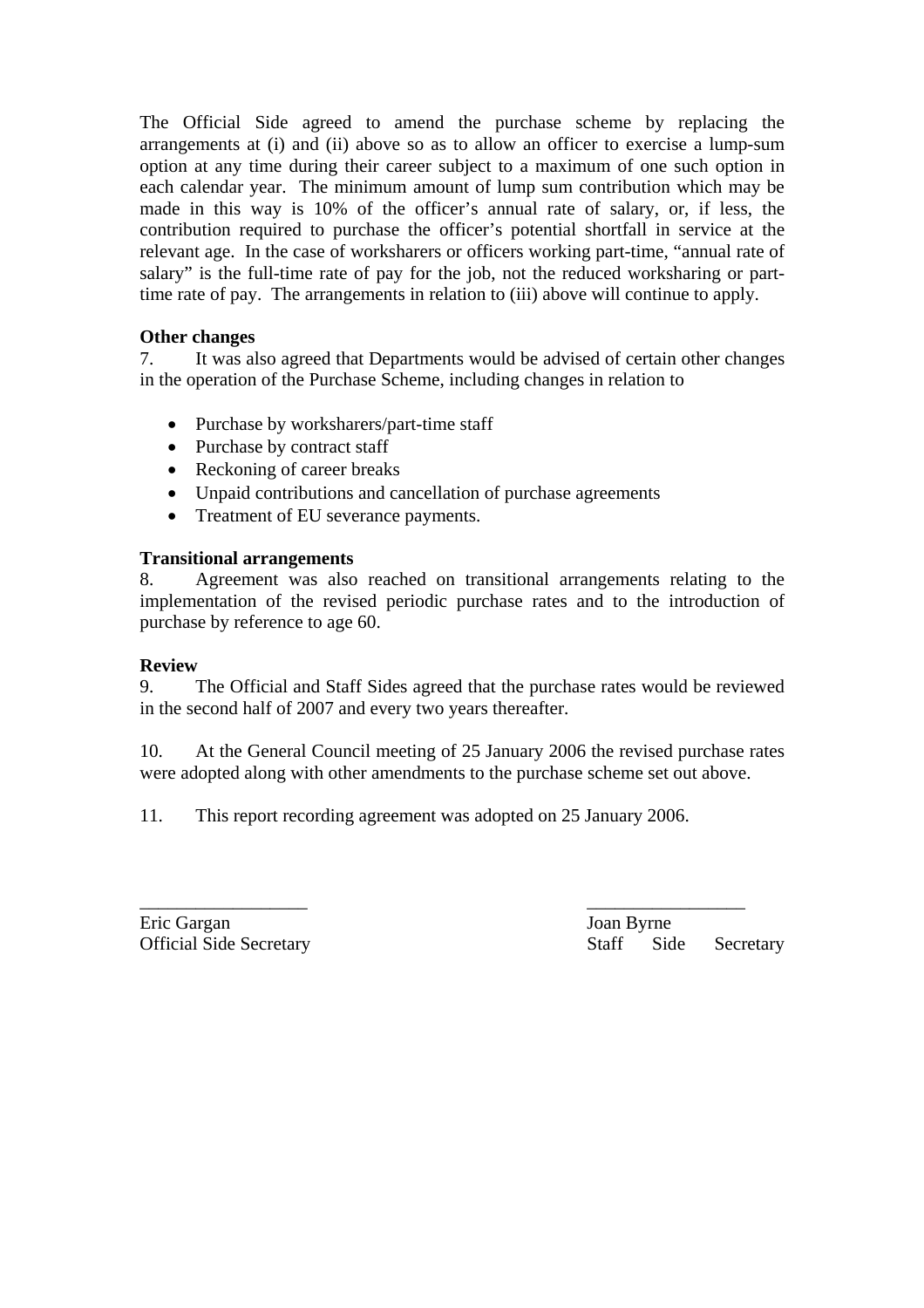**Table 1: PERIODIC contribution rates for ESTABLISHED staff for purchase by reference to age 65 - MEMBERS of the Spouses' and Children's Scheme.**

|                      | Integrated (PPC scales) * |                   | <b>Non-integrated (modified PRSI)</b> |
|----------------------|---------------------------|-------------------|---------------------------------------|
| Age next<br>birthday | % of net salary           | % of gross salary | % of gross salary                     |
| 26                   | 0.68%                     | 0.09%             | 0.65%                                 |
| 27                   | 0.70%                     | 0.09%             | 0.67%                                 |
| 28                   | 0.73%                     | 0.10%             | 0.70%                                 |
| 29                   | 0.75%                     | 0.10%             | 0.72%                                 |
| 30                   | 0.77%                     | 0.10%             | 0.74%                                 |
| 31                   | 0.80%                     | 0.11%             | 0.76%                                 |
| 32                   | 0.82%                     | 0.11%             | 0.79%                                 |
| 33                   | 0.84%                     | 0.11%             | 0.81%                                 |
| 34                   | 0.87%                     | 0.12%             | 0.83%                                 |
| 35                   | 0.89%                     | 0.12%             | 0.86%                                 |
| 36                   | 0.91%                     | 0.12%             | 0.88%                                 |
| 37                   | 0.93%                     | 0.13%             | 0.91%                                 |
| 38                   | 0.96%                     | 0.13%             | 0.93%                                 |
| 39                   | 0.98%                     | 0.14%             | 0.96%                                 |
| 40                   | 1.00%                     | 0.14%             | 0.99%                                 |
| 41                   | 1.03%                     | 0.14%             | 1.02%                                 |
| 42                   | 1.05%                     | 0.15%             | 1.05%                                 |
| 43                   | 1.07%                     | 0.15%             | 1.09%                                 |
| 44                   | 1.10%                     | 0.16%             | 1.13%                                 |
| 45                   | 1.13%                     | 0.17%             | 1.17%                                 |
| 46                   | 1.16%                     | 0.17%             | 1.22%                                 |
| 47                   | 1.23%                     | 0.18%             | 1.30%                                 |
| 48                   | 1.30%                     | 0.20%             | 1.38%                                 |
| 49                   | 1.39%                     | 0.21%             | 1.48%                                 |
| 50                   | 1.49%                     | 0.22%             | 1.58%                                 |
| 51                   | 1.60%                     | 0.24%             | 1.71%                                 |
| 52                   | 1.72%                     | 0.26%             | 1.85%                                 |
| 53                   | 1.87%                     | 0.29%             | 2.01%                                 |
| 54                   | 2.05%                     | 0.31%             | 2.21%                                 |
| 55                   | 2.26%                     | 0.35%             | 2.44%                                 |
| 56                   | 2.52%                     | 0.39%             | 2.73%                                 |
| 57                   | 2.84%                     | 0.44%             | 3.09%                                 |
| 58                   | 3.25%                     | 0.51%             | 3.55%                                 |
| 59                   | 3.80%                     | 0.60%             | 4.17%                                 |
| 60                   | 4.57%                     | 0.72%             | 5.03%                                 |
| 61                   | 5.72%                     | 0.91%             | 6.32%                                 |
| 62                   | 7.64%                     | 1.22%             | 8.48%                                 |
| 63                   | 11.48%                    | 1.85%             | 12.80%                                |

\* See footnote at the end of Table 2.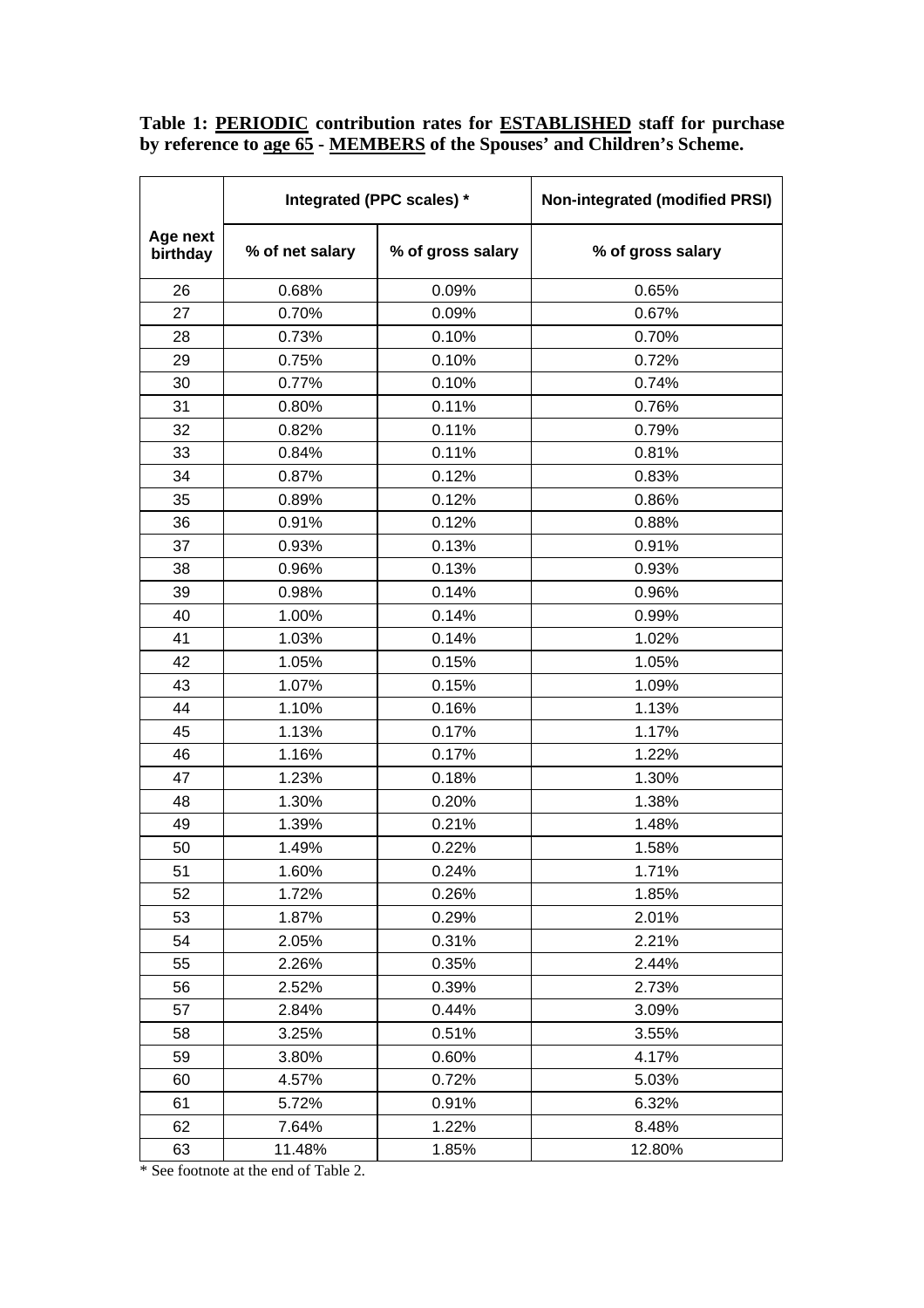## **Table 2: PERIODIC contribution rates for ESTABLISHED staff for purchase by reference to age 60 - MEMBERS of the Spouses' and Children's Scheme.**

|                      | Integrated (PPC scales) * |                   | <b>Non-integrated (modified PRSI)</b> |
|----------------------|---------------------------|-------------------|---------------------------------------|
| Age next<br>birthday | % of net salary           | % of gross salary | % of gross salary                     |
| 21                   | 0.78%                     | 0.09%             | 0.74%                                 |
| 22                   | 0.81%                     | 0.10%             | 0.77%                                 |
| 23                   | 0.84%                     | 0.10%             | 0.79%                                 |
| 24                   | 0.87%                     | 0.11%             | 0.82%                                 |
| 25                   | 0.90%                     | 0.11%             | 0.85%                                 |
| 26                   | 0.93%                     | 0.11%             | 0.88%                                 |
| 27                   | 0.95%                     | 0.11%             | 0.90%                                 |
| 28                   | 0.98%                     | 0.12%             | 0.93%                                 |
| 29                   | 1.01%                     | 0.12%             | 0.96%                                 |
| 30                   | 1.03%                     | 0.12%             | 0.98%                                 |
| 31                   | 1.06%                     | 0.13%             | 1.01%                                 |
| 32                   | 1.09%                     | 0.13%             | 1.04%                                 |
| 33                   | 1.11%                     | 0.14%             | 1.07%                                 |
| 34                   | 1.13%                     | 0.14%             | 1.10%                                 |
| 35                   | 1.16%                     | 0.14%             | 1.13%                                 |
| 36                   | 1.19%                     | 0.15%             | 1.17%                                 |
| 37                   | 1.22%                     | 0.15%             | 1.21%                                 |
| 38                   | 1.24%                     | 0.16%             | 1.24%                                 |
| 39                   | 1.27%                     | 0.17%             | 1.29%                                 |
| 40                   | 1.30%                     | 0.17%             | 1.34%                                 |
| 41                   | 1.33%                     | 0.18%             | 1.39%                                 |
| 42                   | 1.41%                     | 0.19%             | 1.48%                                 |
| 43                   | 1.50%                     | 0.20%             | 1.57%                                 |
| 44                   | 1.60%                     | 0.21%             | 1.68%                                 |
| 45                   | 1.71%                     | 0.23%             | 1.80%                                 |
| 46                   | 1.84%                     | 0.25%             | 1.94%                                 |
| 47                   | 1.98%                     | 0.27%             | 2.10%                                 |
| 48                   | 2.16%                     | 0.29%             | 2.29%                                 |
| 49                   | 2.36%                     | 0.32%             | 2.51%                                 |
| 50                   | 2.60%                     | 0.35%             | 2.78%                                 |
| 51                   | 2.90%                     | 0.39%             | 3.11%                                 |
| 52                   | 3.27%                     | 0.45%             | 3.51%                                 |
| 53                   | 3.74%                     | 0.51%             | 4.04%                                 |
| 54                   | 4.37%                     | 0.60%             | 4.74%                                 |
| 55                   | 5.26%                     | 0.73%             | 5.71%                                 |
| 56                   | 6.59%                     | 0.92%             | 7.18%                                 |
| 57                   | 8.80%                     | 1.23%             | 9.63%                                 |
| 58                   | 13.22%                    | 1.86%             | 14.52%                                |

\* NOTE: In the case of Integrated Officers contributions are payable on both Net Salary and Gross Salary. 'Net Salary' = gross salary less twice the rate of contributory old age pension payable at the maximum rate to a person with no adult dependent or qualified children. (This applies to Tables 1  $\&$  2 above).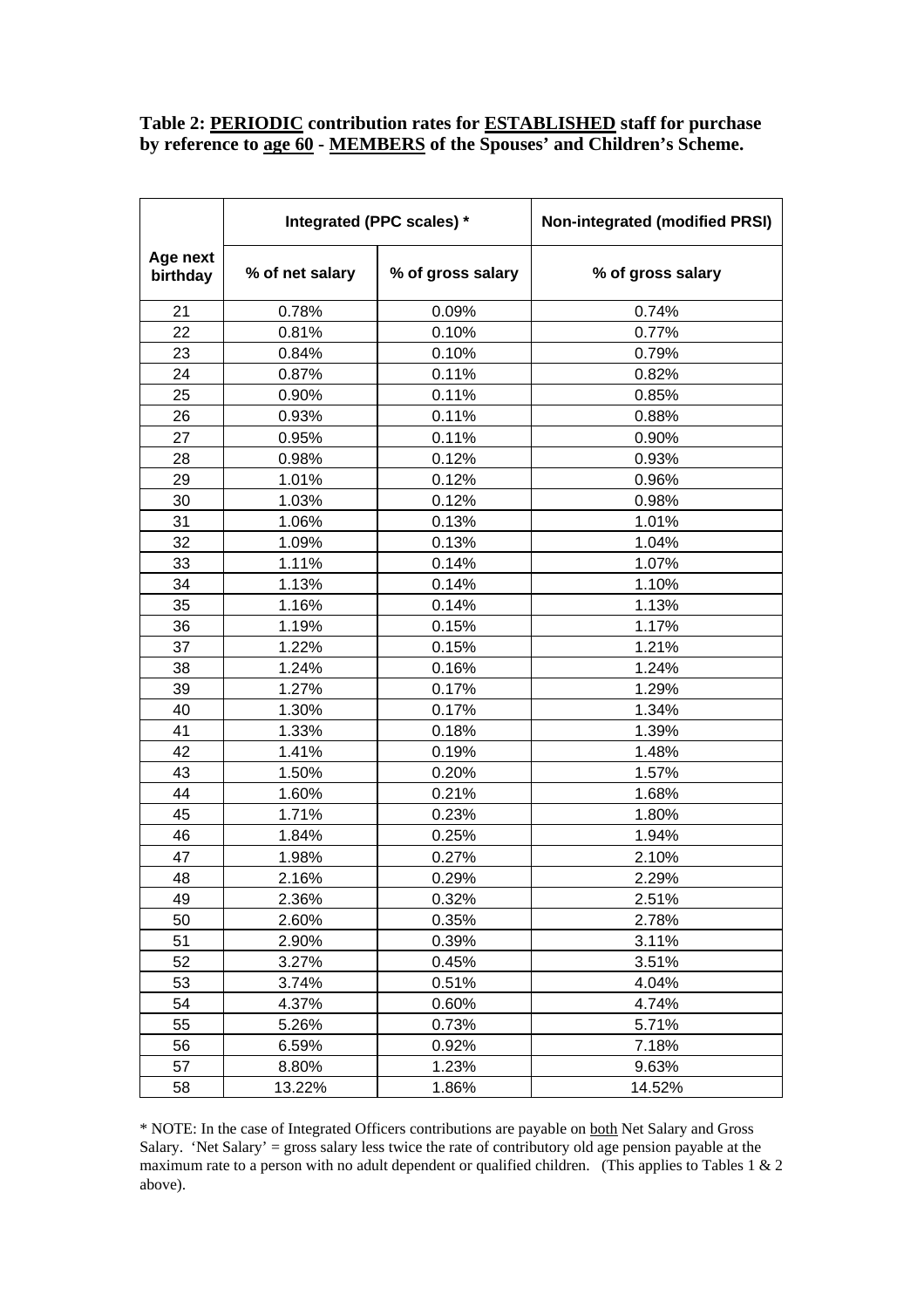### **Table 3: LUMP-SUM contribution rates for ESTABLISHED staff for purchase by reference to age 65 – MEMBERS of the Spouses' and Children's Scheme.**

|                   | <b>Integrated (PPC scales)</b> | <b>Non-integrated (modified PRSI)</b> |
|-------------------|--------------------------------|---------------------------------------|
| Age next birthday | % of gross salary              | % of gross salary                     |
| 26                | 27.5%                          | 33.6%                                 |
| 27                | 28.0%                          | 34.3%                                 |
| 28                | 28.4%                          | 34.8%                                 |
| 29                | 28.8%                          | 35.4%                                 |
| 30                | 29.2%                          | 35.9%                                 |
| 31                | 29.5%                          | 36.3%                                 |
| 32                | 29.8%                          | 36.7%                                 |
| 33                | 30.0%                          | 37.0%                                 |
| 34                | 30.1%                          | 37.3%                                 |
| 35                | 30.2%                          | 37.6%                                 |
| 36                | 30.3%                          | 37.8%                                 |
| 37                | 30.2%                          | 37.9%                                 |
| 38                | 30.2%                          | 38.0%                                 |
| 39                | 30.0%                          | 38.0%                                 |
| 40                | 29.8%                          | 38.0%                                 |
| 41                | 29.6%                          | 37.9%                                 |
| 42                | 29.3%                          | 37.7%                                 |
| 43                | 28.9%                          | 37.6%                                 |
| 44                | 28.5%                          | 37.3%                                 |
| 45                | 28.0%                          | 37.0%                                 |
| 46                | 27.5%                          | 36.7%                                 |
| 47                | 26.9%                          | 36.3%                                 |
| 48                | 26.3%                          | 35.9%                                 |
| 49                | 25.6%                          | 35.4%                                 |
| 50                | 24.9%                          | 34.9%                                 |
| 51                | 24.1%                          | 34.3%                                 |
| 52                | 23.3%                          | 33.7%                                 |
| 53                | 22.5%                          | 33.1%                                 |
| 54                | 21.9%                          | 32.5%                                 |
| 55                | 22.2%                          | 31.8%                                 |
| 56                | 22.4%                          | 31.1%                                 |
| 57                | 22.6%                          | 30.4%                                 |
| 58                | 22.8%                          | 29.7%                                 |
| 59                | 23.1%                          | 29.1%                                 |
| 60                | 23.3%                          | 28.5%                                 |
| 61                | 23.3%                          | 27.9%                                 |
| 62                | 22.9%                          | 27.3%                                 |
| 63                | 23.0%                          | 26.8%                                 |
| 64                | 23.4%                          | 26.3%                                 |
| 65                | 23.7%                          | 25.8%                                 |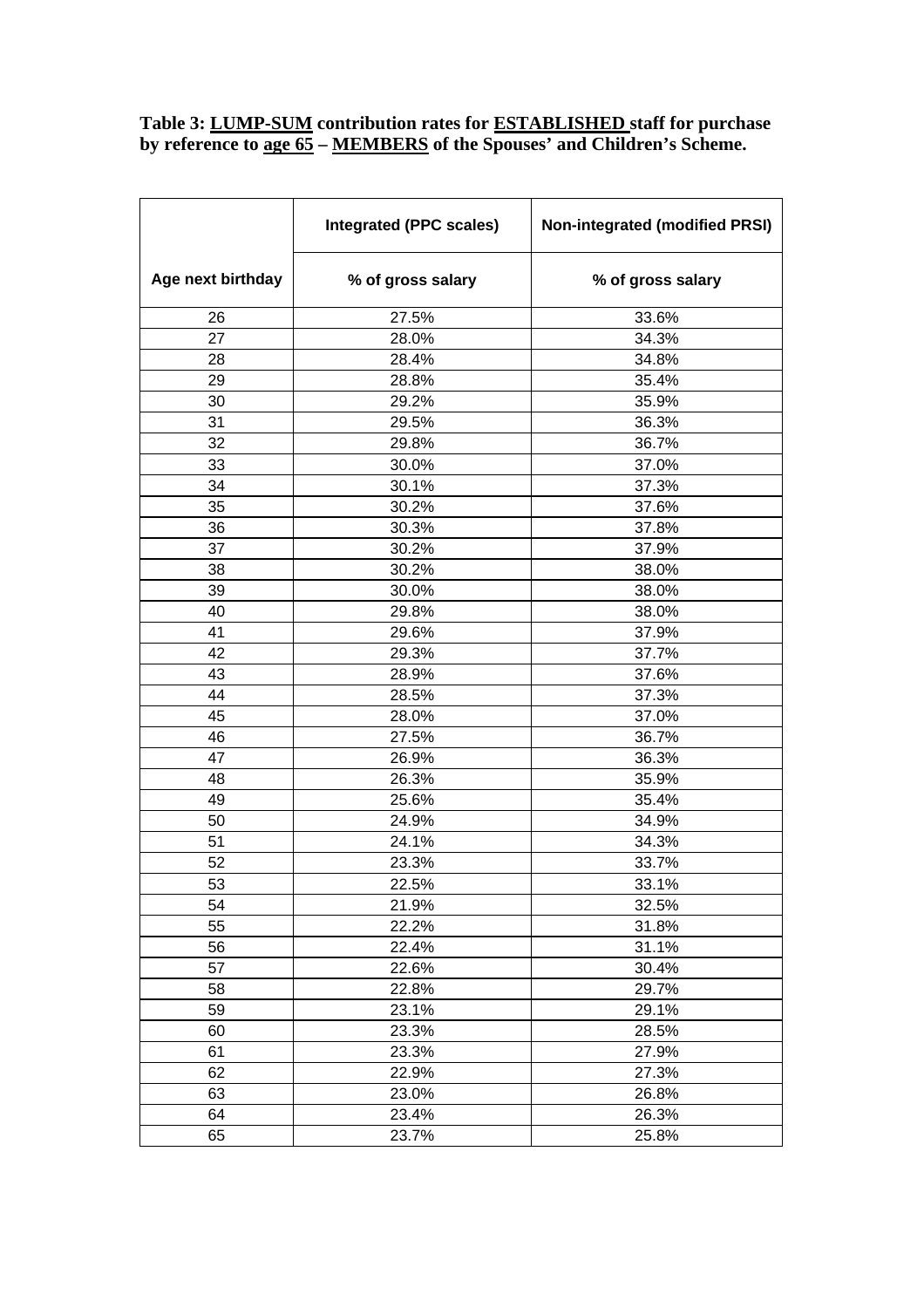### **Table 4: LUMP-SUM contribution rates for ESTABLISHED staff for purchase by reference to age 60 – MEMBERS of the Spouses' and Children's Scheme.**

|                   | <b>Integrated (PPC scales)</b> | <b>Non-integrated (modified PRSI)</b> |
|-------------------|--------------------------------|---------------------------------------|
| Age next birthday | % of gross salary              | % of gross salary                     |
| 21                | 31.5%                          | 38.8%                                 |
| 22                | 32.1%                          | 39.5%                                 |
| 23                | 32.6%                          | 40.2%                                 |
| 24                | 33.1%                          | 40.8%                                 |
| 25                | 33.5%                          | 41.4%                                 |
| 26                | 33.8%                          | 41.9%                                 |
| 27                | 34.1%                          | 42.4%                                 |
| 28                | 34.4%                          | 42.8%                                 |
| 29                | 34.5%                          | 43.1%                                 |
| 30                | 34.7%                          | 43.4%                                 |
| 31                | 34.7%                          | 43.6%                                 |
| 32                | 34.7%                          | 43.8%                                 |
| 33                | 34.6%                          | 43.9%                                 |
| 34                | 34.4%                          | 43.9%                                 |
| 35                | 34.2%                          | 43.8%                                 |
| 36                | 33.9%                          | 43.7%                                 |
| 37                | 33.5%                          | 43.6%                                 |
| 38                | 33.1%                          | 43.4%                                 |
| 39                | 32.6%                          | 43.1%                                 |
| 40                | 32.1%                          | 42.7%                                 |
| 41                | 31.4%                          | 42.3%                                 |
| 42                | 30.8%                          | 41.9%                                 |
| 43                | 30.0%                          | 41.4%                                 |
| 44                | 29.2%                          | 40.8%                                 |
| 45                | 28.4%                          | 40.2%                                 |
| 46                | 27.5%                          | 39.5%                                 |
| 47                | 26.6%                          | 38.8%                                 |
| 48                | 25.6%                          | 38.1%                                 |
| 49                | 25.1%                          | 37.3%                                 |
| 50                | 25.3%                          | 36.5%                                 |
| 51                | 25.6%                          | 35.7%                                 |
| 52                | 25.8%                          | 34.9%                                 |
| 53                | 26.0%                          | 34.1%                                 |
| 54                | 26.3%                          | 33.3%                                 |
| 55                | 26.6%                          | 32.6%                                 |
| 56                | 26.5%                          | 31.9%                                 |
| 57                | 26.0%                          | 31.2%                                 |
| 58                | 25.6%                          | 30.5%                                 |
| 59                | 26.2%                          | 29.9%                                 |
| 60                | 26.8%                          | 29.2%                                 |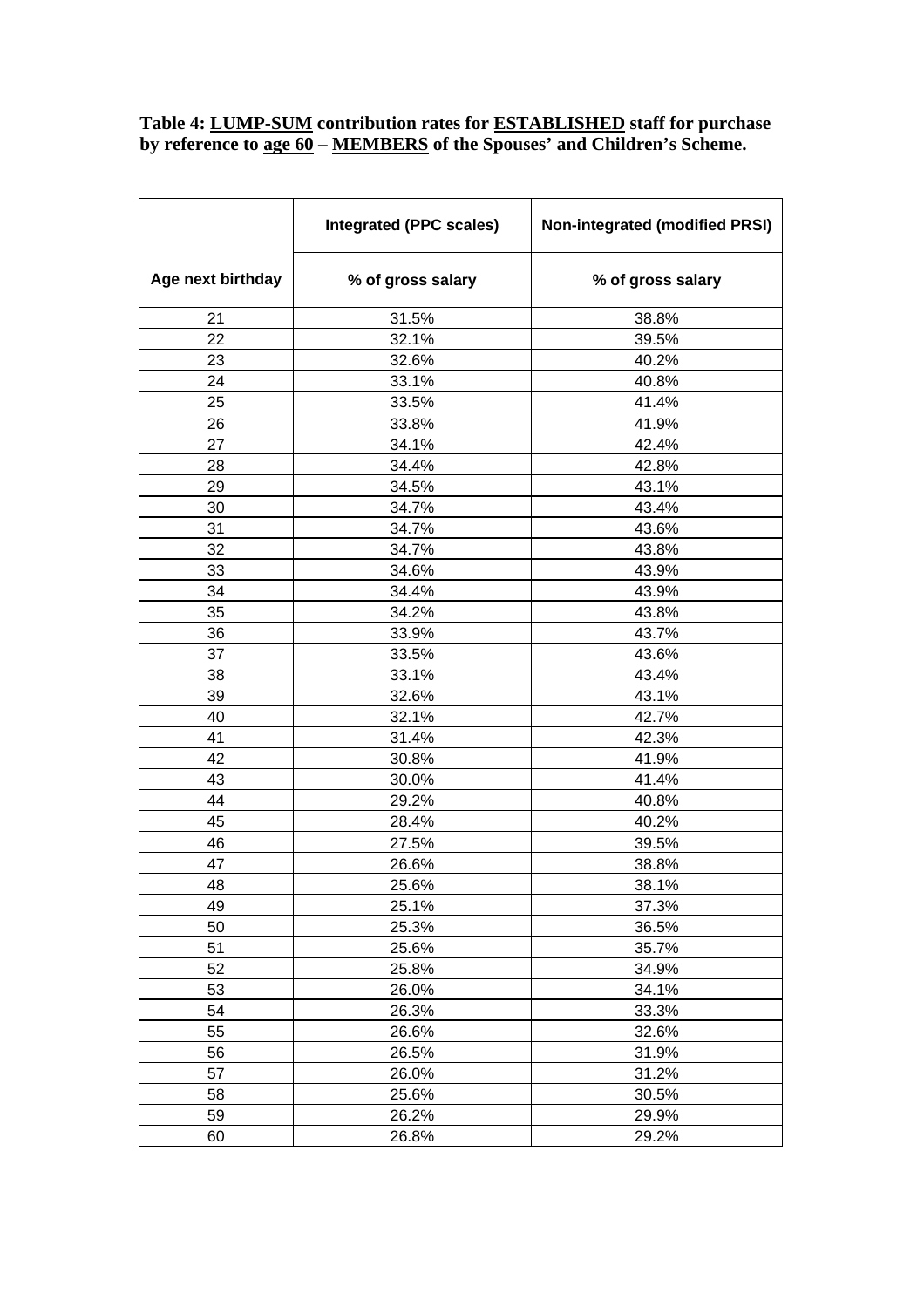### **APPENDIX II**

### **SUMMARY INFORMATION NOTE**

Department of Finance Circular 4/2006 (dated 27 June 2006): *Purchase of notional service for superannuation purposes by Established Civil Servants and by Non-Established State Employees* amends and extends the existing purchase of service arrangements. This note summarises the main changes in the Circular. It is only intended as a guide and is, of course, subject to the detailed provisions of the Circular and the rules of the Purchase schemes.

The full text of the Circular, including details of contribution rates is available from Personnel Sections and on www.codpearsanra.gov.ie and www.personnelcode.gov.ie.

### **Part I: Established Civil Servants**

### **Revised contribution rates**

### **Purchase to Age 65:**

**Lump Sum contribution rates**: the revised lump sum contribution rates which were issued with effect from **3 May 2005** continue to apply.

**Periodic contribution rates:** the revised rates will apply in any case where contributions commence on or after **24 July 2006**. Any purchase agreement under which contributions have started, or start, before that date will not be affected by the revised rates in the Circular.

### **Purchase to Age 60:**

Officers who have a minimum retirement age of 60 and a maximum retirement age of 65 may in future purchase service by reference to age 60 provided that they will be short of 40 years service at age 60. As a transitional measure, any officer serving between 27 April 2005 and the date of the Circular may, if more favourable, opt to purchase service using the rate(s) applicable to their age on a birthday occurring between those dates rather than the rate(s) applicable to their age on their next birthday provided they opt to purchase within 3 months of the date of the Circular.

The transitional arrangements do not apply to Prison Officers whose maximum retirement age is 60.

### **Part II: Non-Established State Employees**

### **Revised contribution rates.**

**Lump-sum contributions**: the revised lump-sum contribution rates take effect from **3 May 2005**.

**Periodic contributions rates**: the revised rates will apply in any case where contributions commence on or after **24 July 2006**. Any purchase agreement under which contributions have started, or start, before that date will not be affected by the revised rates in the Circular.